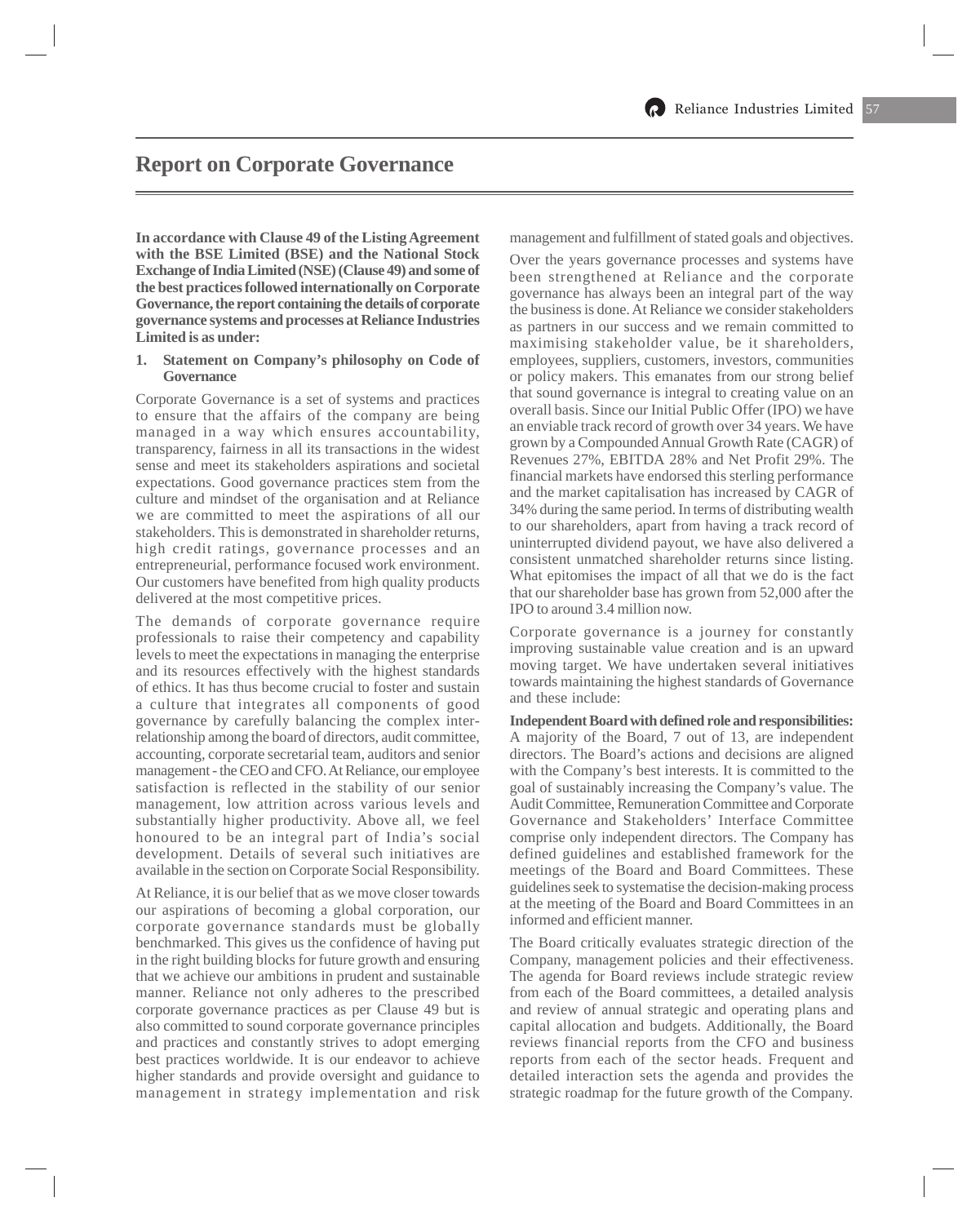**Ethics Policies:** Reliance always strives to conduct its business and develop its relationships in a manner that is dignified, distinctive and responsible. In this direction, we have adopted various codes and policies which act as enablers to carry our duties in an ethical way. Some of these codes and policies are:

- 1. Code for Board of Directors and Board Committees.
- 2. Code of Business Conduct and Ethics for Directors/ Management Personnel.
- 3. Code of Conduct for Prohibition of Insider Trading.
- 4. Code of Ethics and Business Policies.
- 5. Policy document on Values and Commitments.
- 6. Manual on Corporate Governance.
- 7. Health, Safety and Environment (HSE) Policy.
- Code of Financial Reporting, Disclosure & Transparency.

**Audits and internal checks and balances:** M/s. Deloitte Haskins & Sells, Chartered Accountants, M/s. Chaturvedi & Shah, Chartered Accountants, one of India's leading audit firms and a member of the Nexia's global network of independent accounting and consulting firms and M/s. Rajendra & Co., Chartered Accountants, one of India's oldest audit firms, the three leading audit firms, audit the accounts of the Company. The Company has a Management Audit Cell as well outside internal auditors that reviews internal controls and operating systems and procedures. A dedicated Legal Compliance Cell ensures that the Company conducts its business with high standards of legal, statutory and regulatory compliances. The Company has instituted a legal compliance programme in conformity with best international standards, supported by a robust online system that covers all manufacturing units of the Company as well as its subsidiary companies. The gamut of this system includes statutes such as, industrial and labour laws, taxation laws, corporate and securities laws and health, safety and environment regulations.

At the heart of our processes is the wide use of technology that ensures robustness and integrity of financial reporting, internal controls, allows optimal use and protection of assets, facilitates accurate and timely compilation of financial statements and management reports and ensure compliance with statutory laws, regulations and company policies.

**Best Corporate Governance practices:** Reliance maintains the highest standards of Corporate Governance; it is the Company's constant endeavour to adopt the best Corporate Governance practices keeping in view the international codes of Corporate Governance and practices of well-known global companies. Some of the best global governance norms put into practice include the following:

- The Company has a designated Lead Independent Director with a defined role.
- All securities related filings with Stock Exchanges and SEBI are reviewed every quarter by the Shareholders'/ Investors' Grievance Committee of Directors of the Company.
- The Company has an independent Board Committee for matters related to corporate governance and stakeholders' interface and nomination of Board members.
- Internal audit of the Company is conducted by independent auditors.
- The Company also undergoes secretarial audit conducted by an independent company secretary who is in whole-time practice. The quarterly audit reports are placed before the Board and the annual audit report placed before the Board is included in the Annual Report.

**Corporate Social Responsibility (CSR):** Social welfare and community development is at the core of the Reliance's CSR philosophy and this continues to be a top priority. Reliance embraces responsibility for impact of its operations and actions on all stakeholders including society and community at large. The CSR teams at Reliance's manufacturing divisions interact with the neighbouring community on regular basis. Reliance's contributions to the community are in the areas of health, education, infrastructure development (drinking water, improving village infrastructure, construction of schools, etc.), environment (effluent treatment, tree plantation, treatment of hazardous waste, etc.), relief and assistance in the event of a natural disaster and contributions to other social development organisations. Reliance also supports and partners with several NGOs in community development and health initiatives. Besides focusing primarily on the welfare of economically and socially deprived sections of society, Reliance also aims at developing techno-economically viable and environmentfriendly products and services for the benefit of millions of its consumers, while at the same time ensuring the highest standards of safety and environment protection in its operations.

**Reporting on triple bottom-line performance:** Reliance commenced annual reporting on its *triple-bottom-line* performance from the Financial Year 2004-05. All its sustainability reports are externally assured and Global Reporting Initiative (GRI) application level checked. The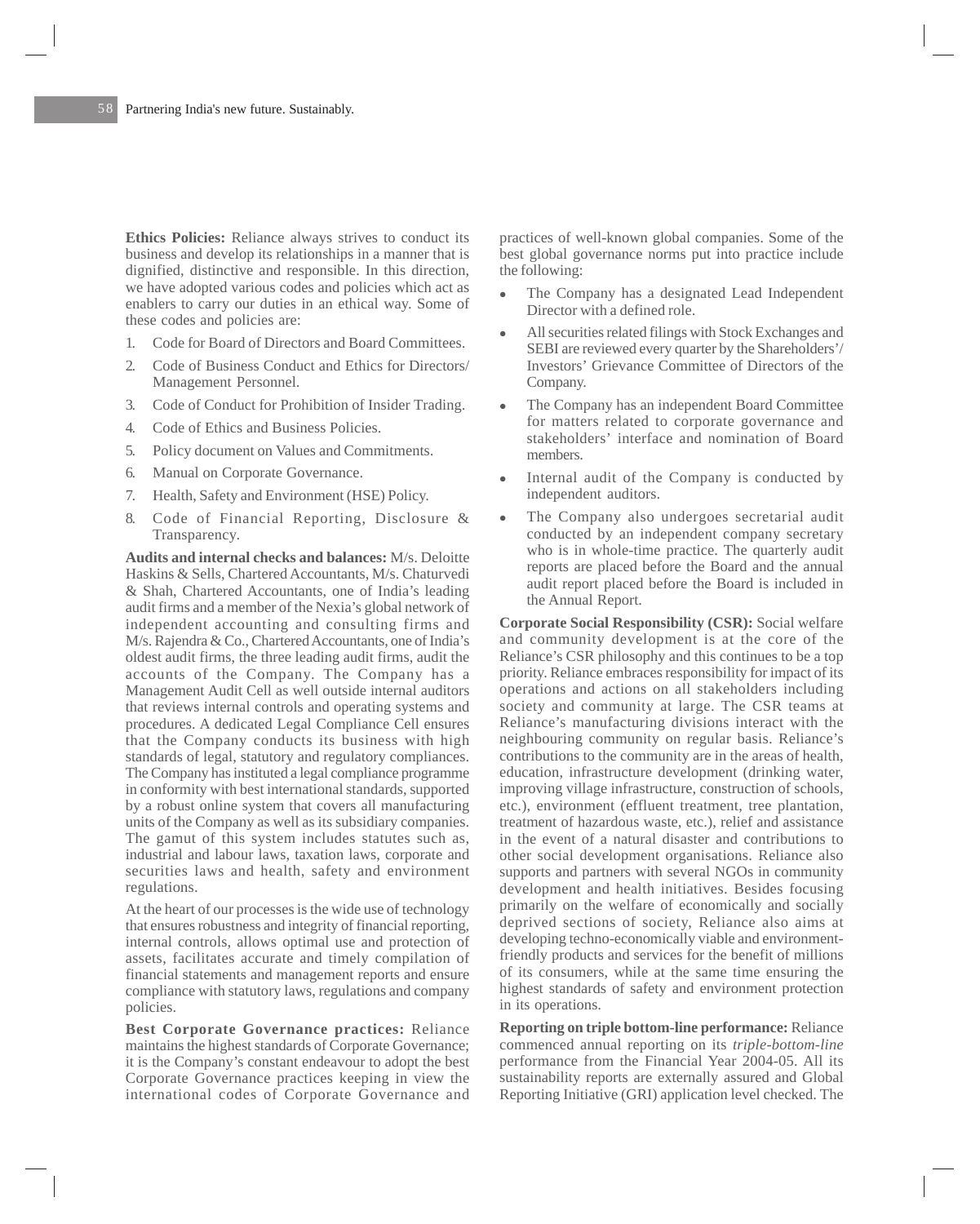maiden report received 'in-accordance' status from GRI and all subsequent reports are 'GRI G3 Checked A+' application level reports. From Financial Year 2006-07, in addition to referring GRI G3 Sustainability Reporting Guidelines, Reliance refers to the American Petroleum Institute / the International Petroleum Industry Environmental Conservation Association Sustainability Reporting Guidelines and the United Nations Global Compact Principles. Reliance has also aligned its sustainability activities with the focus areas of the World Business Council for Sustainable Development. From the Financial Year 2011-12, Reliance is additionally referring to GRI G3.1 – Oil & Gas Sector Supplement; and has aligned with the National Voluntary Guidelines on Social, Environmental and Economic Responsibilities of Business framed by the Government of India.

**Shareholders communications:** The Board recognises the importance of two-way communication with shareholders and giving a balanced report of results and progress and responds to questions and issues raised in a timely and consistent manner. Reliance's corporate website: www.ril.com has information for institutional and retail shareholders alike. Shareholders seeking information may contact the Company directly or through any of Investor service centres of the Company's Registrars and Transfer Agents spread over 80 cities across India, details of which are available on the Company's website www.ril.com. Reliance ensures that queries, complaints and suggestions are responded in a timely and consistent manner. A shareholder referencer is provided with this report which is quite comprehensive and informative.

**Employees Stock Option Scheme:** One of the widest programmes of its kind in the Indian corporate sector, the Company's Employees' Stock Option Programme was introduced in 2007. The programme has ensured complete alignment of individual interests with the growth imperatives of the Company.

**Role of the Company Secretary in overall governance process:** The Company Secretary plays a key role in ensuring that the Board procedures are followed and regularly reviewed. The Company Secretary ensures that all relevant information, details and documents are made available to the Directors and senior management for effective decision-making at the meetings. The Company Secretary is primarily responsible to ensure compliance with applicable statutory requirements and is the interface between the management and regulatory authorities for governance matters. All the Directors of the Company have access to the advice and services of the Company Secretary.

**Observance of the Secretarial Standards issued by the Institute of Company Secretaries of India:** The Institute of Company Secretaries of India (ICSI), one of the premier professional bodies in India, has issued Secretarial Standards on important aspects like Board meetings, General meetings, Payment of Dividend, Maintenance of Registers and Records, Minutes of Meetings, Transmission of Shares and Debentures, Passing of Resolutions by Circulation, Affixing of Common Seal and Board's Report. Although these standards are recommendatory in nature, the Company substantially adheres to the standards voluntarily.

#### **2. Board of Directors**

#### **Board composition and category of Directors**

The Company's policy is to maintain optimum combination of Executive and Non-Executive Directors. The composition of the Board and category of Directors is as follows:

| Category                                                 | <b>Name of Directors</b>                                                                                                                                      |
|----------------------------------------------------------|---------------------------------------------------------------------------------------------------------------------------------------------------------------|
| <b>Promoter Director</b>                                 | Mukesh D. Ambani<br>Chairman and<br><b>Managing Director</b>                                                                                                  |
| <b>Executive Directors</b>                               | Nikhil R. Meswani<br>Hital R. Meswani<br>P.M.S. Prasad<br>Pawan Kumar Kapil                                                                                   |
| <b>Non-Executive Non-</b><br><b>Independent Director</b> | Ramniklal H. Ambani                                                                                                                                           |
| <b>Independent Directors</b>                             | Mansingh L. Bhakta<br>Yogendra P. Trivedi<br>Dr. Dharam Vir Kapur<br>Mahesh P. Modi<br>Prof. Ashok Misra<br>Prof. Dipak C. Jain<br>Dr. Raghunath A. Mashelkar |

All the independent Directors of the Company furnished a declaration at the time of their appointment as also annually that they qualify the conditions of their being independent. All such declarations were/are placed before the Board.

No Director is related to any other Director on the Board in terms of the definition of 'relative' given under the Companies Act, 1956, except Shri Nikhil R. Meswani and Shri Hital R. Meswani, who are related to each other as brothers.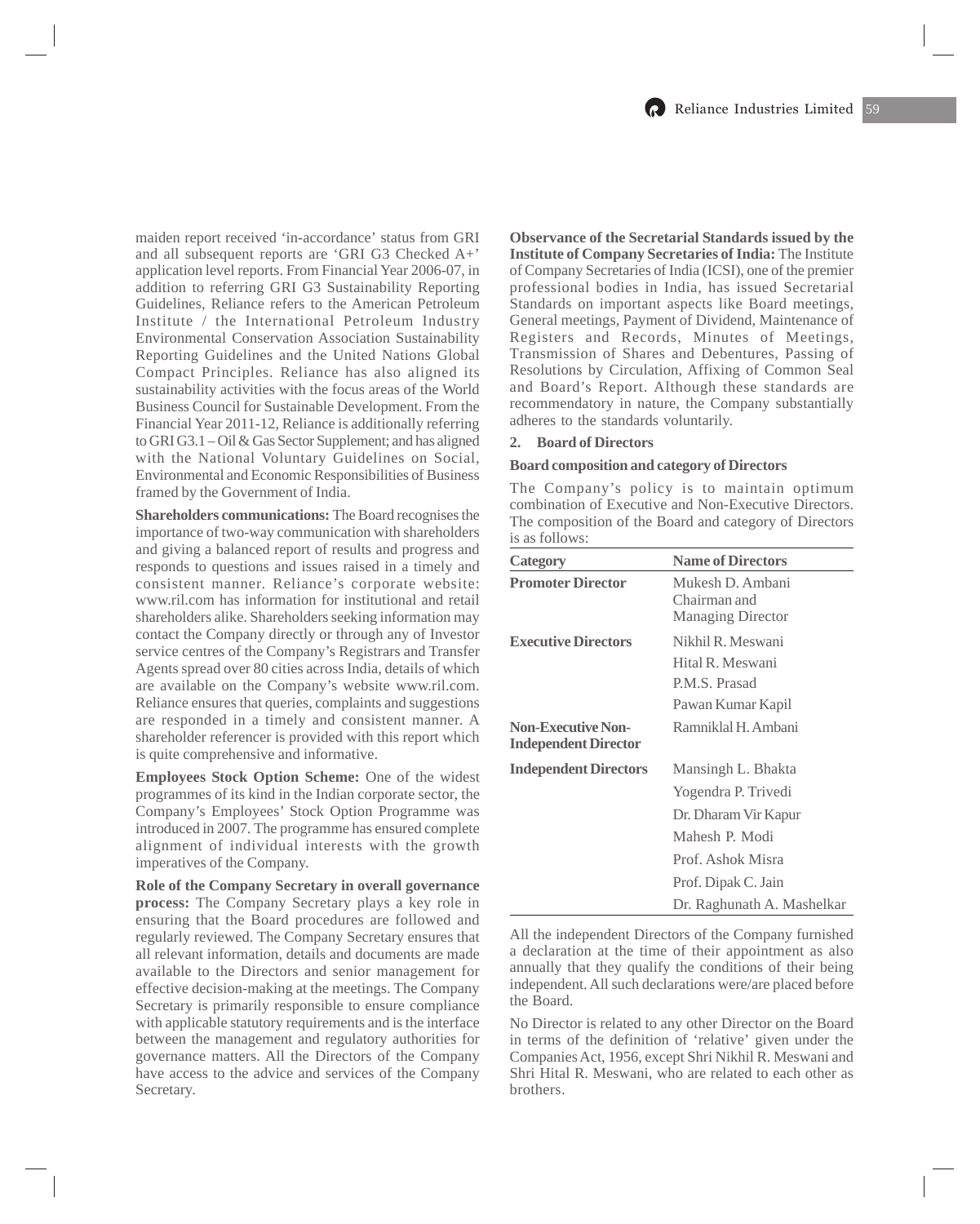#### **What constitutes independence of Directors**

For a Director to be considered independent, the Board determines that the Director does not have any direct or indirect material pecuniary relationship with the Company. The Board has adopted guidelines which are in line with the applicable legal requirements.

### **Lead Independent Director**

The Board of Directors of the Company has designated Shri Mansingh L. Bhakta as the Lead Independent Director. The role of Lead Independent Director is as follows:

- To preside over all meetings of Independent Directors.
- To ensure that there is adequate and timely flow of information to Independent Directors.
- To liaise between the Chairman and Managing Director, the Management and the Independent Directors.
- To advise on the necessity of retention or otherwise of consultants who report directly to the Board or the Independent Directors.
- To preside over meetings of the Board and Shareholders when the Chairman and Managing Director is not present or where he is an interested party.
- To perform such other duties as may be delegated to the Lead Independent Director by the Board/ Independent Directors.

### **Directors' Profile**

A brief resume of all the Directors, nature of their expertise in specific functional areas and names of companies in which they hold directorships, memberships/ chairmanships of Board Committees and their shareholding in the Company are provided below:

**Shri Mukesh D. Ambani** is a Chemical Engineer from the Institute of Chemical Technology, Mumbai (earlier University Department of Chemical Technology, University of Mumbai). He has pursued MBA from Stanford University, USA.

Shri Mukesh D. Ambani, son of Shri Dhirubhai H. Ambani, Founder Chairman of the Company joined Reliance in 1981. He initiated Reliance's backward integration journey from textiles into polyester fibres and further into petrochemicals, petroleum refining and going up-stream into oil and gas exploration and production. He created several new world class manufacturing facilities involving diverse technologies that have raised Reliance's petrochemicals manufacturing capacities from less than a million tonnes to about twenty million tonnes per year.

Working hands-on, Shri Mukesh D. Ambani led the creation of the world's largest grassroots petroleum refinery at Jamnagar, India, with a current capacity of 660,000 barrels per day (33 million tonnes per year) integrated with petrochemicals, power generation, port and related infrastructure. Further, he steered the setting up of another 27 million tonnes refinery next to the existing one in Jamnagar. With an aggregate refining capacity of 1.24 million barrels of oil per day at any single location in the world has transformed "Jamnagar" as the 'Refining Hub of the World'.

In September 2008, when the first drop of crude oil flowed from the Krishna-Godavari basin, Shri Mukesh D. Ambani's vision of energy security for India was being realized. Under his leadership, RIL is set to transform India's energy landscape from the oil & gas flowing from Dhirubhai 1 & 3 Natural gas - a low carbon, low polluting green fuel that will flow from oil fields which will create value and be beneficial to a large section of India's society.

Shri Mukesh D. Ambani had set up one of the largest and most complex information and communications technology initiative in the world in the form of Reliance Infocomm Limited (now Reliance Communications Limited).

Shri Mukesh D. Ambani is also steering Reliance's development of infrastructure facilities and implementation of a pan-India organized retail network spanning multiple formats and supply chain infrastructure.

Shri Mukesh D. Ambani's achievements have been acknowledged at national and international levels. Over the years, some of the awards and recognition bestowed on him are :

- Awarded the Dean's Medal by University of Pennsylvania's Eduardo Glandt, Dean of the School of Engineering and Applied Science in 2010 for his leadership in the application of Engineering and Technology.
- Awarded the Indian Merchant's Chamber (IMC) 'Juran Quality Medal 2009' in 2010.
- Ranked the 5th best performing CEO in the world by the Harvard Business Review in its ranking of the top 50 global CEOs .
- Bestowed the US-India Business Council (USIBC) 'Global Vision 2007' Award for Leadership in 2007.
- Conferred 'ET Business Leader of the Year' Award by The Economic Times (India) in the year 2006.
- Conferred the Degree Honoris Causa, Honorary Doctorate by the Maharaja Sayajirao University in 2007.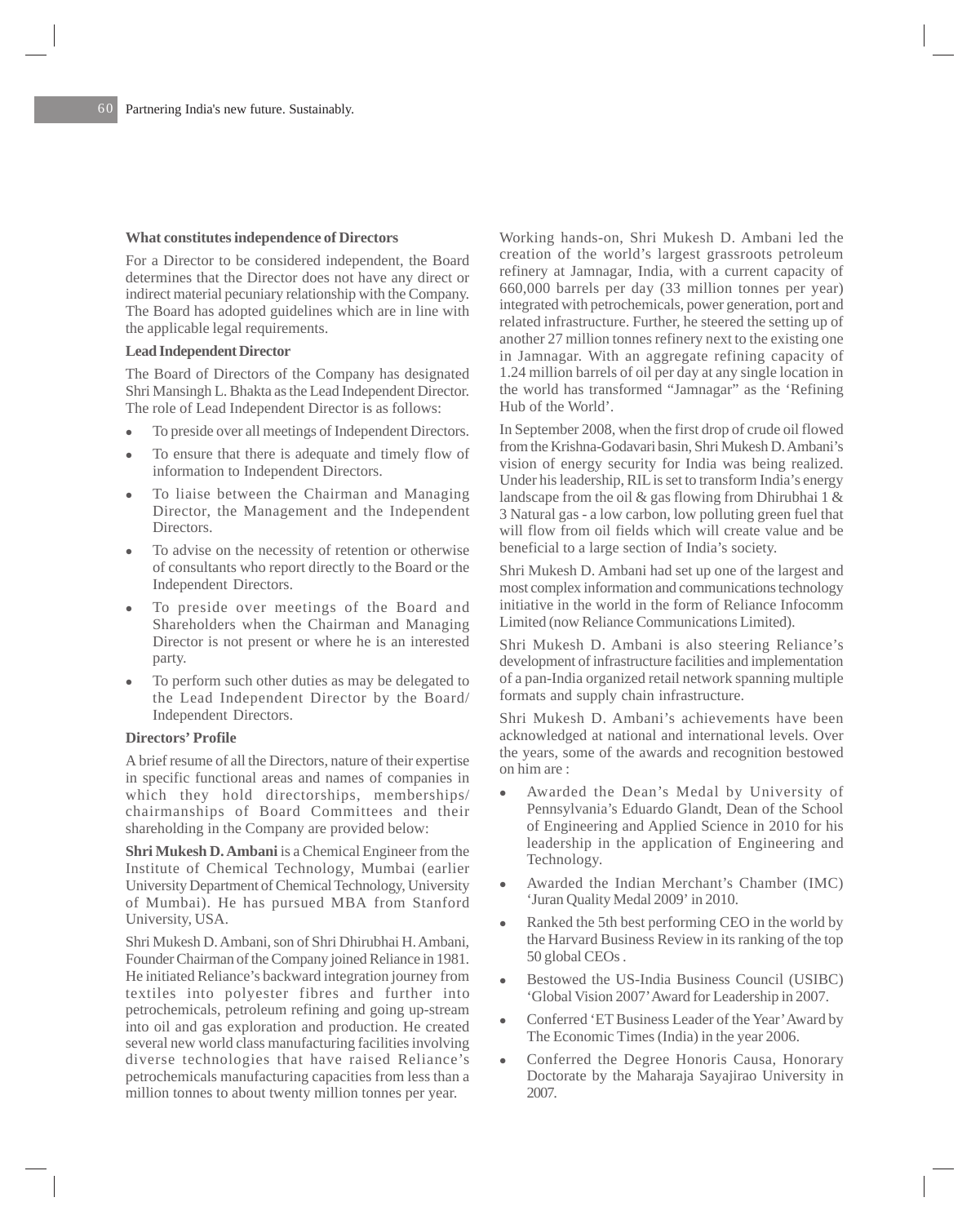- Conferred the India Business Leadership Award by CNBC-TV18 in 2007.
- Received the first NDTV-Profit 'Global Indian Leader Award' from Hon'ble Prime Minister of India, Shri Manmohan Singh in New Delhi in the year 2006.
- Had the distinction and honour of being the Co-chair at the World Economic Forum in Davos, Switzerland in 2006.
- Ranked 42nd among the 'World's Most Respected Business Leaders' and second among the four Indian CEOs featured in a survey conducted by Pricewaterhouse Coopers and published in Financial Times, London, in 2004.
- Conferred the World Communication Award for the 'Most Influential Person' in Telecommunications by Total Telecom, in 2004.
- Conferred the 'Asia Society Leadership Award' by the Asia Society, Washington D.C., USA, in 2004.

Shri Mukesh D. Ambani is a member of the Prime Minister's Council on Trade and Industry, Government of India and the Board of Governors of the National Council of Applied Economic Research, New Delhi.

Shri Mukesh D. Ambani is a Member of Millennium Development Goals (MDG) Advocacy Group (MDG Advocate) constituted by United Nations (UN) and a Member of The Foundation Board of World Economic Forum.

On invitation to Shri Mukesh D. Ambani, Reliance Industries Limited, became a Council Member of World Business Council for Sustainable Development (WBCSD) in 2007. Shri Ambani has been elected as Vice Chairman of WBCSD Executive Committee in 2008 and re-elected in 2010.

Further, he is a member of the Indo-US CEOs Forum, International Advisory Board of the National Board of Kuwait, Advisory Council for the Graduate School of Business, Stanford University, International Advisory Board of Brookings, McKinsey Advisory Council, Member of The Business Council, Asia Business Council and London School of Economics India Advisory Group.

He is the Chairman, Board of Governors of the Indian Institute of Management, Bangalore, Chairman of Pandit Deendayal Petroleum University, Gandhinagar. Shri Ambani is Co-Chair of India-Russia CEO Council, Co-Chair of Japan-India Business Leader's Forum and a Member of the Governing Board of Public Health Foundation of India (PHFI).

He has been appointed as a Director by the Board of

Directors of the Bank of America Corporation on its Board. He is the first non-American to occupy such a position. He is the Chairman of Reliance Retail Limited, Infotel Broadband Services Limited and a Director of Reliance Foundation, Pratham Education Foundation, IMG Reliance Private Limited and Reliance Europe Limited.

At RIL, he is the Chairman of the Finance Committee and a Member of the Employees Stock Compensation Committee. He is the Chairman of Audit Committees of Reliance Retail Limited and Infotel Broadband Services Limited.

He is Promoter of the Company and holds 36,15,846 shares of the Company in his name as on March 31, 2012.

**Shri Nikhil R. Meswani** is a Chemical Engineer. He is the son of Shri Rasiklal Meswani, one of the Founder Directors of the Company.

He joined Reliance in 1986 and since July 01, 1988 he is a Whole-time Director designated as Executive Director on the Board of the Company.

He is primarily responsible for Petrochemicals Division and has contributed largely to Reliance to become a global leader in Petrochemicals. In addition, he continues to shoulder several other corporate responsibilities. He also takes keen interest in IPL cricket franchise "Mumbai Indians".

He was the President of Association of Synthetic Fibre Industry and was also the youngest Chairman of Asian Chemical Fibre Industries Federation.

He was named Young Global Leader by the World Economic Forum in 2005 and continues to actively participate in the activities of the Forum.

He is also a member of the Young Presidents' Organisation.

He was honoured by the Institute of Economic Studies, Ministry of Commerce & Industry, the Textile Association (India), Ministry of Textiles. He is also a distinguished Alumnus of the University Institute of Chemical Technology (UICT), Mumbai.

He is a Director of Reliance Commercial Dealers Limited. He is a member of the Finance Committee and the Shareholders'/Investors' Grievance Committee of the Company. He is the Chairman of the Audit Committee of Reliance Commercial Dealers Limited.

He holds 2,78,374 shares of the Company in his name as on March 31, 2012.

**Shri Hital R. Meswani** graduated with Honours in the Management & Technology programme from the University of Pennsylvania, U.S.A. where he received a Bachelor of Science Degree in Chemical Engineering from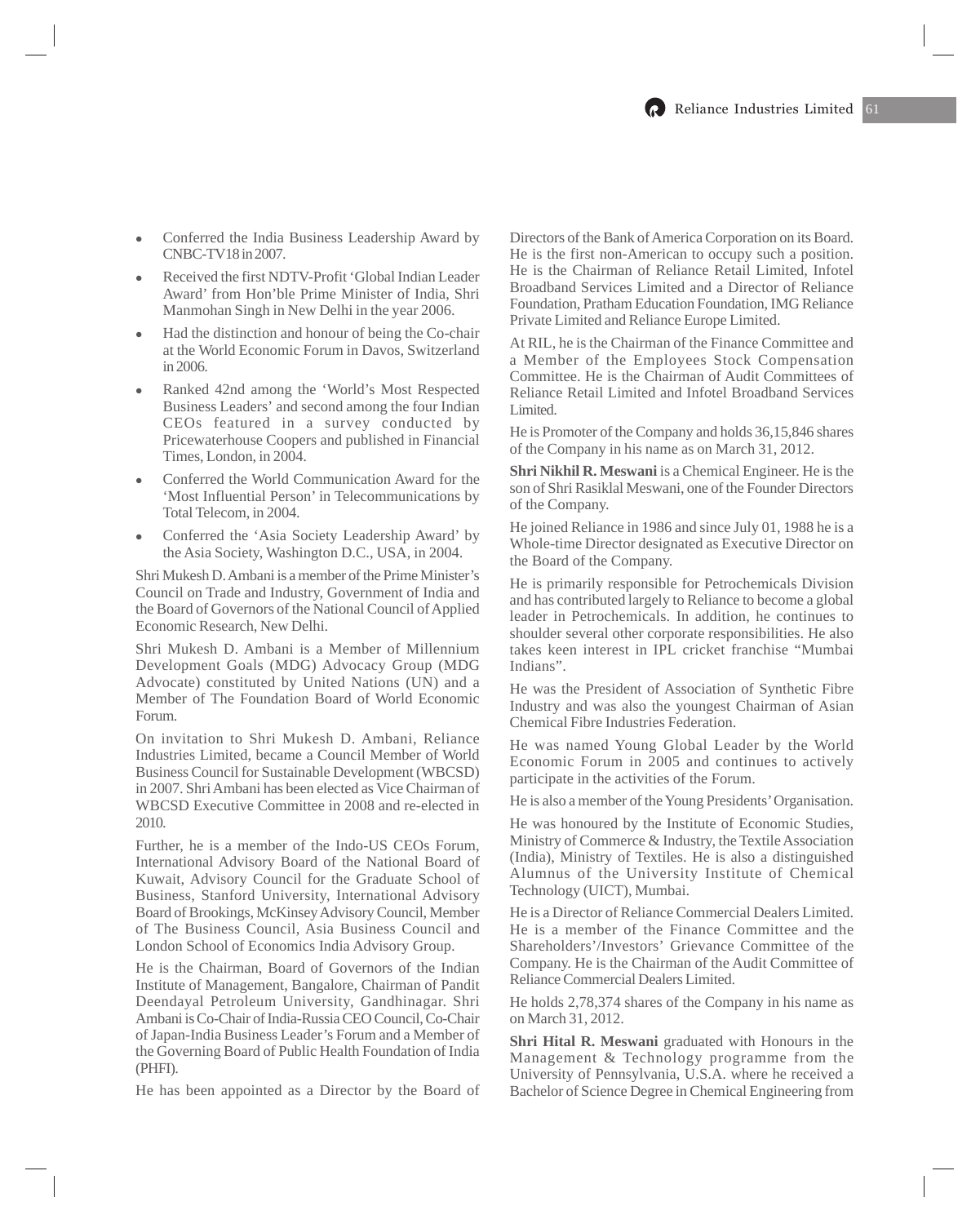the School of Engineering and Applied Sciences and a Bachelor of Science Degree in Economics from the Wharton Business School.

He joined Reliance Industries Limited in 1990. He is on the Board of the Company as Whole-time Director designated as Executive Director since August 4, 1995, with overall responsibility of the Petroleum Business and all Manufacturing, Technology and Project activities of the group.

He is a Director of Reliance Industrial Investments and Holdings Limited and Reliance Commercial Dealers Limited. He is the Chairman of the Audit Committee of Reliance Industrial Investments and Holdings Limited and is a member of the Audit Committee of Reliance Commercial Dealers Limited. He is a member of the Finance Committee and Shareholders'/Investors' Grievance Committee and Chairman of the Health, Safety and Environment Committee of the Company.

He has been instrumental in the execution of several mega projects of the group including the Hazira Petrochemicals complex and the world's largest Refinery complex at Jamnagar.

He has been awarded an Honorary Fellowship by IChemE (Institution of Chemical Engineers – the International Professional body for Chemical, Biochemical and Process Engineers) in recognition of his contribution to the process industries.

He is the recipient of The 2011 D. Robert Yarnall Award from The Engineering Alumni Society of the University of Pennsylvania.

He also serves on the Board of Overseers at the University of Pennsylvania.

He holds 2,11,886 shares of the Company in his name as on March 31, 2012.

**Shri P.M.S. Prasad** has been appointed as a Whole-time Director designated as Executive Director of the Company with effect from August 21, 2009.

He has been with the Company for about 31 years. Currently, he spearheads the Upstream and Refining business, which comprises Exploration and Production and Refinery supply and trading. Over the years, he has held various positions in the fibres, petrochemicals and petroleum business of the Company. He was also the Project Director of the Jamnagar refinery and petrochemicals complex. Under his leadership, Reliance, in a span of 10 years since inception in the Exploration and Production business, made the largest gas discovery in 2002 and has since commissioned India's first and one of the world's largest deep water gas production facilities.

He holds Bachelor's degrees in Science and Engineering. He was awarded an honorary doctorate degree by the University of Petroleum Engineering Studies, Dehradun in recognition of his outstanding contribution to the Petroleum sector.

He is on the Board of Governors of the University of Petroleum & Energy Studies, India. He has been conferred the Energy Executive of the Year 2008 award by Petroleum Economist in recognition of his leadership in diversifying RIL from a refining and petrochemicals group into a successful vertically diversified Exploration and Production business.

He is a member of Health, Safety and Environment Committee of the Company.

He is a Director of Reliance Commercial Dealers Limited, Mangal Deep Commercials Private Limited and Nandika Mercantile Private Limited. He is member of the Audit Committee of Reliance Commercial Dealers Limited.

He holds 36,666 shares of the Company in his name as on March 31, 2012.

**Shri Pawan Kumar Kapil** has been appointed as a Wholetime Director designated as Executive Director of the Company with effect from May 16, 2010.

He holds Bachelor's degree in Chemical Engineering and has a rich experience of more than four decades in the Petroleum Refining Industry.

He joined Reliance in 1996 and led the commissioning and start-up of the Jamnagar complex. He was associated with this project since conception right through Design, Engineering, Construction and Commissioning. He also led the commissioning of the manufacturing operations in the Special Economic Zone (SEZ) at Jamnagar by Reliance.

He started his career in 1966 with the Indian Oil Corporation. In the initial years he worked in various capacities in Operations, Technical Services and start-up/ commissioning of various Refinery Process Units/ facilities in Barauni and Gujarat Refineries. Being a person with a strong penchant for analytical work and high technology skills, he was chosen to head the Central Technical Services Department at the Corporate Office of Indian Oil Corporation. Here he did extensive work in 'expansion of the existing refineries', 'energy optimisation', 'debottlenecking studies' and 'long range planning'.

Then he moved to Mathura Refinery as the head of Refinery Operations. From Mathura he was picked up to become the Director (Technical) of Oil Coordination Committee (OCC) - the 'Think Tank' of the Ministry of Petroleum, the Government of India. He has travelled extensively and has been to USA, Russia, the Middle East,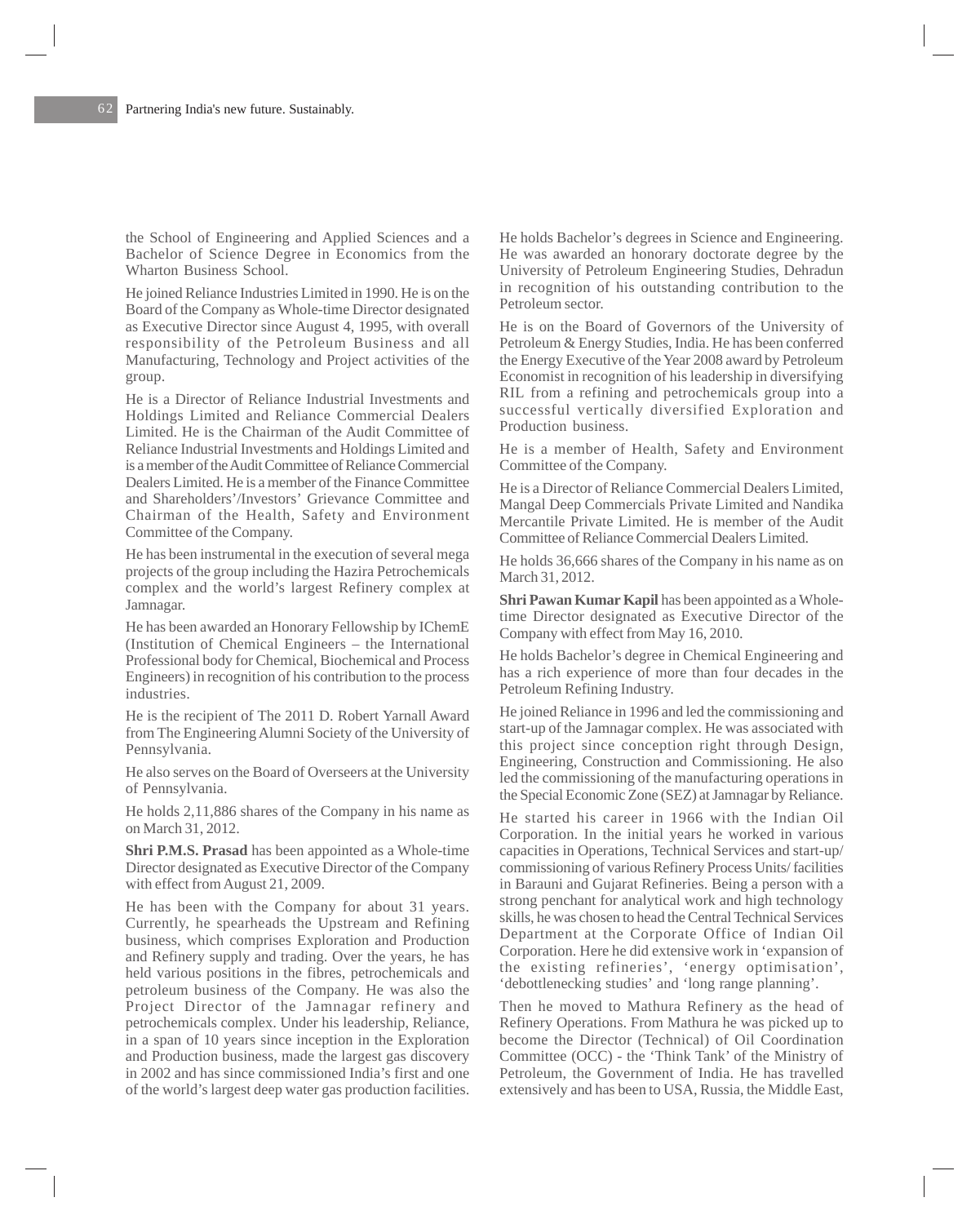Europe and the Far East in connection with refinery design, technology selection, crude sourcing, etc. Having served for 28 years in Indian Oil Corporation and OCC in various capacities, he rose to the position of Executive Director and spearheaded the setting up of Panipat Refinery for the Indian Oil Corporation.

He has been the Site President of the Jamnagar complex of the Company since 2001. Under his able leadership, in 2005, the Jamnagar Refinery became the first Asian Refinery to be declared the 'Best Refinery in the world', at the 'World Refining & Fuel Conference' at San Francisco, USA. Both Refineries have bagged many national and international awards for Excellence in Safety performance, Energy conservation & Environment management, including the 'Golden Peacock Global Award for Sustainability for the year 2010'.

In recognition of his excellent achievements, the CHEMTECH Foundation had conferred on him the "Outstanding Achievement Award for Oil Refining" in 2008. He is also a Member of the Research Council of the Indian Institute of Petroleum, Dehradun.

He is a member of Health, Safety and Environment Committee of the Company.

He holds 16,776 shares of the Company in his name as on March 31, 2012.

**Shri Ramniklal H. Ambani** is one of the senior most Directors of the Company.

He is the elder brother of Shri Dhirubhai H. Ambani, the Founder Chairman of the Company and has been instrumental in chartering the growth of the Company during its initial years of textile operations from its factory at Naroda, in Ahmedabad.

He along with Late Shri Dhirubhai H. Ambani set up and operated the textiles plant at Naroda, Ahmedabad and was responsible in establishing the Reliance Brand "VIMAL" in the textiles market in the country.

He was appointed as a Chairman of Gujarat Industrial Development Corporation Ltd. (GIDC) for 2 years from 6th June 1978.

In 1980, he was appointed as a Director of the Gujarat Industrial Investments Corporation Limited (GIIC) and continuing his services since last 30 years. He is also Chairman of Audit Committee in GIIC Ltd.

He is Director of Sintex Industries Ltd since 1994 and is also member of Remuneration Committee of Sintex Industries Ltd.

He holds 1,72,632 shares of the Company in his name as on March 31, 2012.

**Shri Mansingh L. Bhakta** is senior partner of Messers Kanga & Company, a leading firm of Advocates and Solicitors in Mumbai. He has been in practice for over 57 years and has vast experience in legal field and particularly on matters relating to corporate laws, banking and taxation.

He is a legal advisor to leading foreign and Indian companies and banks. He has also been associated with a large number of Euro issues made by Indian companies. He was the Chairman of the Taxation Law Standing Committee of LAWASIA, an Association of Lawyers of Asia and Pacific, which has its headquarters in Australia.

He is a Director of Ambuja Cements Limited, Micro Inks Limited, the Indian Merchant's Chamber, Mumbai, JCB India Limited and Abhijeet Power Limited. He is the Lead Independent Director of the Company. He is the Chairman of the Shareholders'/ Investors' Grievance Committee and the Remuneration Committee of the Company. He is the Chairman of the Share Allotment & Transfer Committee, the Compensation and Remuneration Committee and the Banking Matters Committee of Ambuja Cements Limited and a member of the Audit Committees of Micro Inks Limited, Ambuja Cements Limited, JCB India Limited and Abhijeet Power Limited. He is also a member of Share Transfer and Investors' Grievance Committee and IPO Committee of Abhijeet Power Limited.

He is recipient of Rotary Centennial Service Award for Professional Excellence from Rotary International. In its normal annual survey conducted by Asia Law Journal, Hong Kong, a leading International law journal, he has been nominated as one of 'the Leading Lawyers of Asia 2010'. Last year was the fifth consecutive year in which he has been so nominated.

He holds 3,00,000 shares of the Company in his name as on March 31, 2012.

**Shri Yogendra P Trivedi** is practicing as senior advocate in Supreme Court. He is a member of the Rajya Sabha. He holds important positions in various fields viz.economics, professional, political, commercial, education, medical, sports and social. He has received various Awards and merits for his contribution in various fields. He was a Director in Central Bank of India and Dena Bank, amongst many other reputed companies. He was the past President of the Indian Merchants' Chamber and presently is a Member of the Managing Committee. He was on the Managing Committee of ASSOCHAM and the International Chamber of Commerce.

He is the Chairman of Sai Service Station Limited and Trivedi Consultants Private Limited. He is the Director of Colosseum Sports & Recreation International, The Supreme Industries Limited, Birla Power Solutions Limited,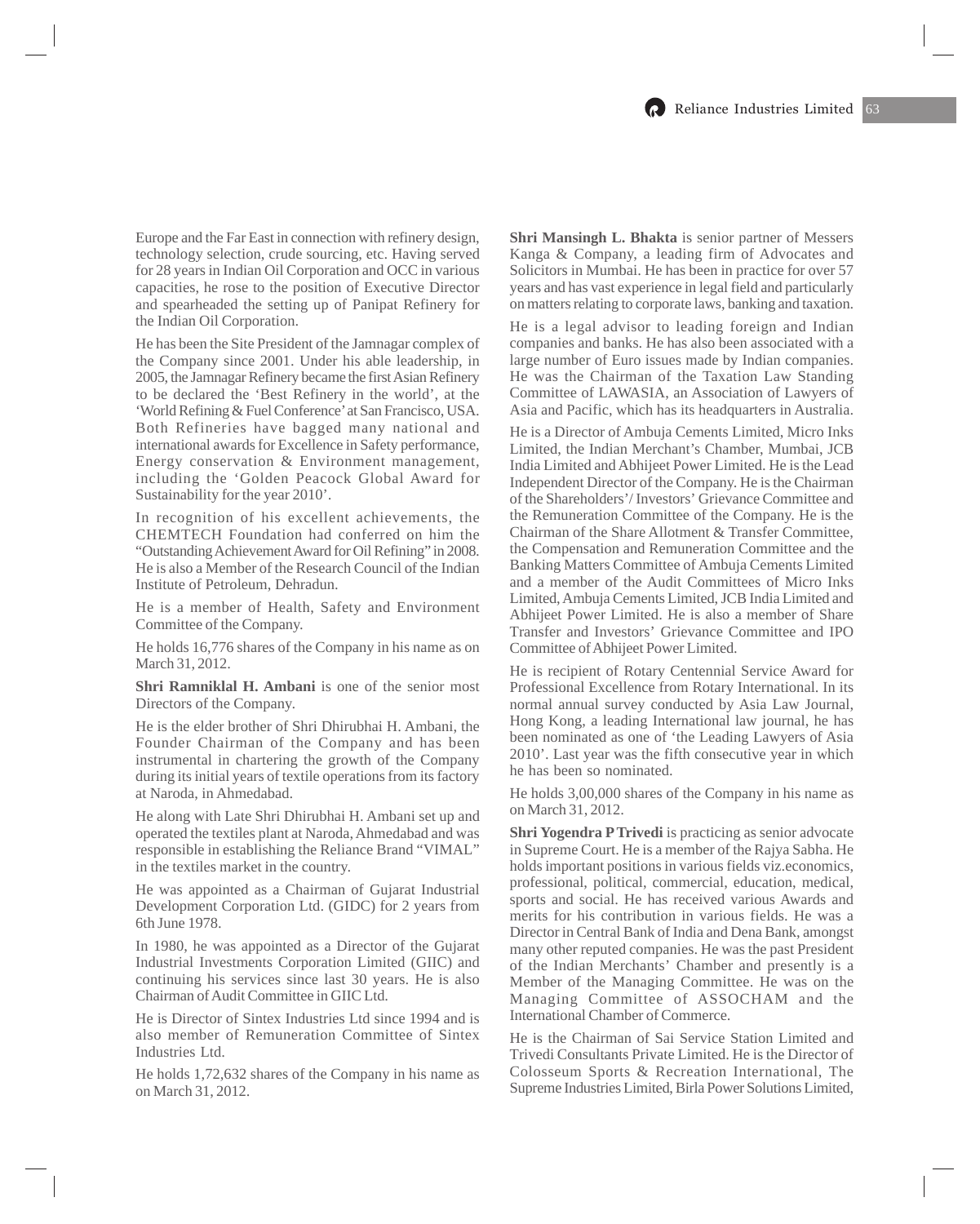Zodiac Clothing Company Limited, The Seksaria Biswan Sugar Factory Limited, New Consolidated Construction Company Limited, Emami Limited and several private limited companies.

He is the Chairman of Indo African Chamber of Commerce. He was the President of the Cricket Club of India. He was the past President of the Western India Automobile Association. He is also Member of the All India Association of Industries, W.I.A.A. Club, B.C.A Club, Orient Club, the Yachting Association of India and Yacht Club. He is also the Chairman of the Audit Committee, the Corporate Governance and Stakeholders' Interface Committee and the Employees' Stock Compensation Committee of the Company. He is also a Member of the Shareholders'/Investors' Grievance Committee and the Remuneration Committee of the Company. Mr. Trivedi is the Chairman of the Audit Committee of Birla Power Solutions Limited. He is a Member of the Audit Committee of Zodiac Clothing Company Limited and the Seksaria Biswan Sugar Factory Limited.

He has been conferred Honorary Doctorate (Honoris Causa) by Fakir Mohan University, Balasore, Odisha.

He holds 27,984 shares of the Company in his name as on March 31, 2012.

**Dr. Dharam Vir Kapur** is an honours Graduate in Electrical Engineering with wide experience in Power, Capital Goods, Chemicals and Petrochemicals Industries.

He had an illustrious career in the government sector with a successful track record of building vibrant organisations and successful project implementation. He served Bharat Heavy Electricals Limited (BHEL) in various positions with distinction. Most remarkable achievement of his career was establishment of a fast growing systems oriented National Thermal Power Corporation (NTPC) of which he was the founder Chairman-cum-Managing Director. ENERTIA Awards 2010 conferred Life Time Achievement Award on Dr. Kapur for his contribution to the Power and Energy Sector and for his leadership in the fledgling NTPC for which he was described as a Model Manager by the Board of Executive Directors of World Bank.

As Secretary to the Government of India in the Ministries of Power, Heavy Industry and Chemicals & Petrochemicals during 1980-86, he made significant contributions with introduction of new management practices and liberalisation initiatives including authorship of "Broad banding" and "Minimum economic sizes" in industrial licensing. He was also associated with a number of national institutions as Member, the Atomic Energy Commission; Member, the Advisory Committee of the Cabinet for Science and Technology; Chairman, the Board of Governors, IIT Bombay (1983-94); Member, the Board of Governors, IIM Lucknow and Chairman, the National Productivity Council.

In recognition of his services and significant contributions in the field of Technology, Management and Industrial Development, Jawaharlal Nehru Technological University, Hyderabad, conferred on him the degree of D.Sc. He is recipient of "India Power, Life Time Achievement Award" presented by the Council of Power Utilities, for his contributions to Energy and Industry sectors.

He is Chairman (Emeritus) of Jacobs H&G (P) Limited and Chairman of GKN Driveline (India) Limited and Drivetech Accessories Limited. He is also a Director on the Boards of Honda Seil Power Products Limited, Zenith Birla (India) Limited, DLF Limited and other private limited companies. Earlier he was a Director on the Boards of Tata Chemicals Limited, Larsen & Toubro Limited and Ashok Leyland Limited. He is a member of the Corporate Governance and Stakeholders' Interface Committee, the Remuneration Committee and the Health, Safety and Environment Committee of the Company. He is Chairman of Audit Committees of Honda Seil Power Products Limited and GKN Driveline (India) Limited, Shareholders'/Investors' Relations Committees of Honda Seil Power Products Limited and DLF Limited, Chairman's Executive Committee of GKN Driveline (India) Limited, Corporate Governance Committee of DLF Limited and Compliance Committee of DLF Limited. He is a member of Audit Committees of Zenith Birla (India) Limited and DLF Limited and Remuneration Committee of Honda Seil Power Products Limited.

He holds 13,544 shares of the Company in his name as on March 31, 2012.

**Shri Mahesh Prasad Modi**, M.Sc (Econ.) (London), Fellow, Economic Development Institute of the World Bank, held high positions in the Government of India as Chairman of Telecom Commission & Secretary, Telecommunications Department & Director General, Telecommunications; Secretary, the Ministry of Coal; Special Secretary (Insurance), Economic Affairs Department; and Joint Secretary, the Ministry of Petroleum, Chemicals and Fertilizers. He has served as Director on the Board of Directors of many public sector and private sector companies, including: GAIL (Founder Director), IPCL, BPCL, CRL, BRPL, Life Insurance Corporation of India, General Insurance Corporation, Mangalore Refinery & Petrochemicals, Essar Shipping, BSES, ICICI Prudential Life Insurance Co. and India Advisory Board of BHP Billiton. He has considerable management experience, particularly in the fields of energy, petrochemicals, telecom and insurance.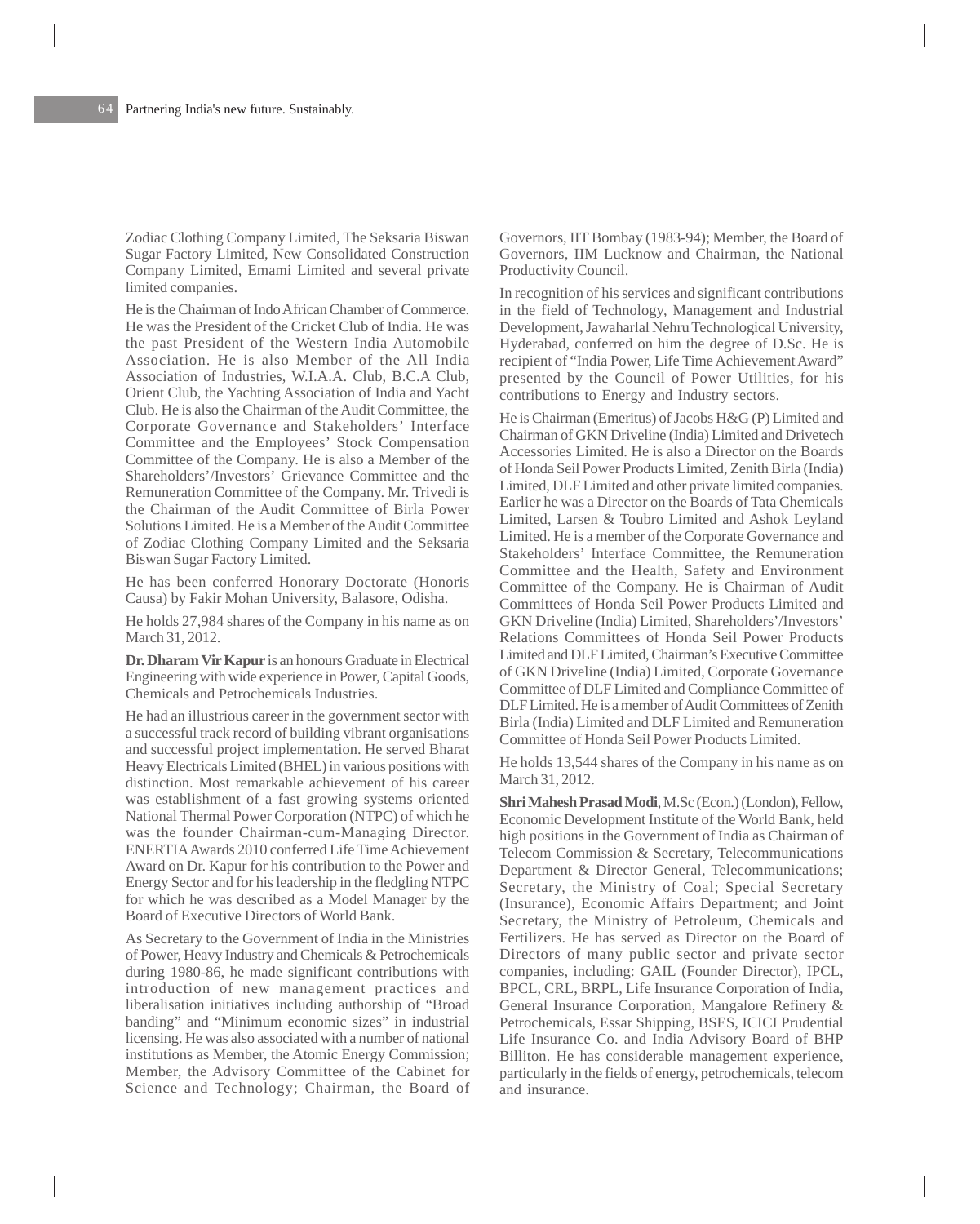He is a member of the Audit Committee, the Employees' Stock Compensation Committee and the Corporate Governance and Stakeholders' Interface Committee of the Company.

He is a Director on the Board of FACOR Power Limited.

He holds 2,924 shares of the Company in his name as on March 31, 2012.

**Prof. Ashok Misra** is a B.Tech. in Chemical Engineering from IIT Kanpur, M.S. in Chemical Engineering from the Tufts University and a Ph.D. in Polymer Science & Engineering from the University of Massachusetts. He has also completed the 'Executive Development Programme' and 'Strategies for Improving Directors' Effectiveness Programme' at the Kellogg School of Management, Northwestern University.

He was the Director at the Indian Institute of Technology, Bombay from 2000 to 2008, where he made significant contribution taking the institute to greater heights. During his tenure the IIT Bombay was transformed into a leading Research & Development institute, while at the same time maintaining its reputation as a leader in quality engineering education. Prior to this he was at IIT Delhi from 1977 to 2000 and at Monsanto Chemical Co. from 1974 to 1977. He is currently the Chairman-India, Intellectual Ventures. He is a Fellow of the National Academy of Sciences, India (President from 2006 to 2008); the Indian National Academy of Engineering, the Indian Institute of Chemical Engineers, the Indian Plastics Institute and the Maharashtra Academy of Sciences. He is the Founder President of the Polymer Processing Academy and the former President of the Society of Polymer Science, India.

He is an Independent Director on the Board of Jubilant Industries Limited and a member of the Board of Governors of IIT Delhi. He was on the Board of National Thermal Power Corporation Limited for 6 years. He is/has been on the Boards or Councils of several national and international institutions. He has received several awards including the Distinguished Alumnus Awards from all his alma maters – IIT Kanpur, Tufts University and University of Massachusetts. He was awarded the Distinguished Service Award by IIT Delhi during its Golden Jubilee in 2011. He was awarded the Doctor of Science by Thapar University, Patiala. He has co-authored a book on Polymers, was awarded 6 patents and has over 150 international publications. He is on the editorial board of 4 scientific journals.

He holds 2,300 shares of the Company in his name as on March 31, 2012.

**Prof. Dipak C. Jain** is a M.S. in Mathematical Statistics from Guwahati University. He is a Ph.D. in Marketing and M.S. in Management Science from the University of Texas. Prof. Jain is a distinguished teacher and scholar. He had been Dean of the Kellogg School of Management, Northwestern University, Evanston, Illinois, USA from July, 2001 to March, 2011. He is the Dean of INSEAD, a leading business school with three campuses - Fontainebleau (Paris), France, Singapore and Abu Dhabi. He has more than 26 years' experience in management and education. He has published several articles in international journals on marketing and allied subjects.

His academic honors include the Sidney Levy Award for Excellence in Teaching in 1995; the John D.C. Little Best Paper Award in 1991; Kraft Research Professorships in 1989-90 and 1990-91; the Beatrice Research Professorship in 1987-88; the Outstanding Educator Award from the State of Assam in India in 1982; Gold Medal for the Best Post-Graduate of the Year from Guwahati University in India in 1978; Gold Medal for the Best Graduate of the Year from Darrang College in Assam in India in 1976; Gold Medal from Jaycees International in 1976; the Youth Merit Award from Rotary International in 1976; and the Jawaharlal Nehru Merit Award, the Government of India in 1976.

He is a Director of Hindustan Media Ventures Limited and HT Global Education. He is also a Director of John Deere & Company, Global Logistic Properties and Northern Trust Bank (companies incorporated outside India). He is a member of the Employees' Stock Compensation Committee of the Company. He is a Director of Reliance Retail Limited and also a member of its Audit Committee.

He does not hold any shares of the Company in his name as on March 31, 2012.

**Dr. Raghunath Anant Mashelkar**, an eminent scientist, is a Ph.D. in Chemical Engineering. He is the National Research Professor and also the President of Global Research Alliance, a network of publicly funded R&D institute from Asia-Pacific, Europe and USA with over 60,000 scientists.

Formerly, Dr. Mashelkar was the Director General of the Council of Scientific and Industrial Research (CSIR) for over eleven years. He was also the President of Indian National Science Academy (INSA).

He is the only third Indian Engineer to have been elected as Fellow of Royal Society (FRS), London in the twentieth century. He is Foreign Associate of National Academy of Science, USA (2005), Foreign Fellow of US National Academy of Engineering (2003), Fellow of Royal Academy of Engineering, U.K. (1996), and Fellow of American Academy of Arts & Science (2011).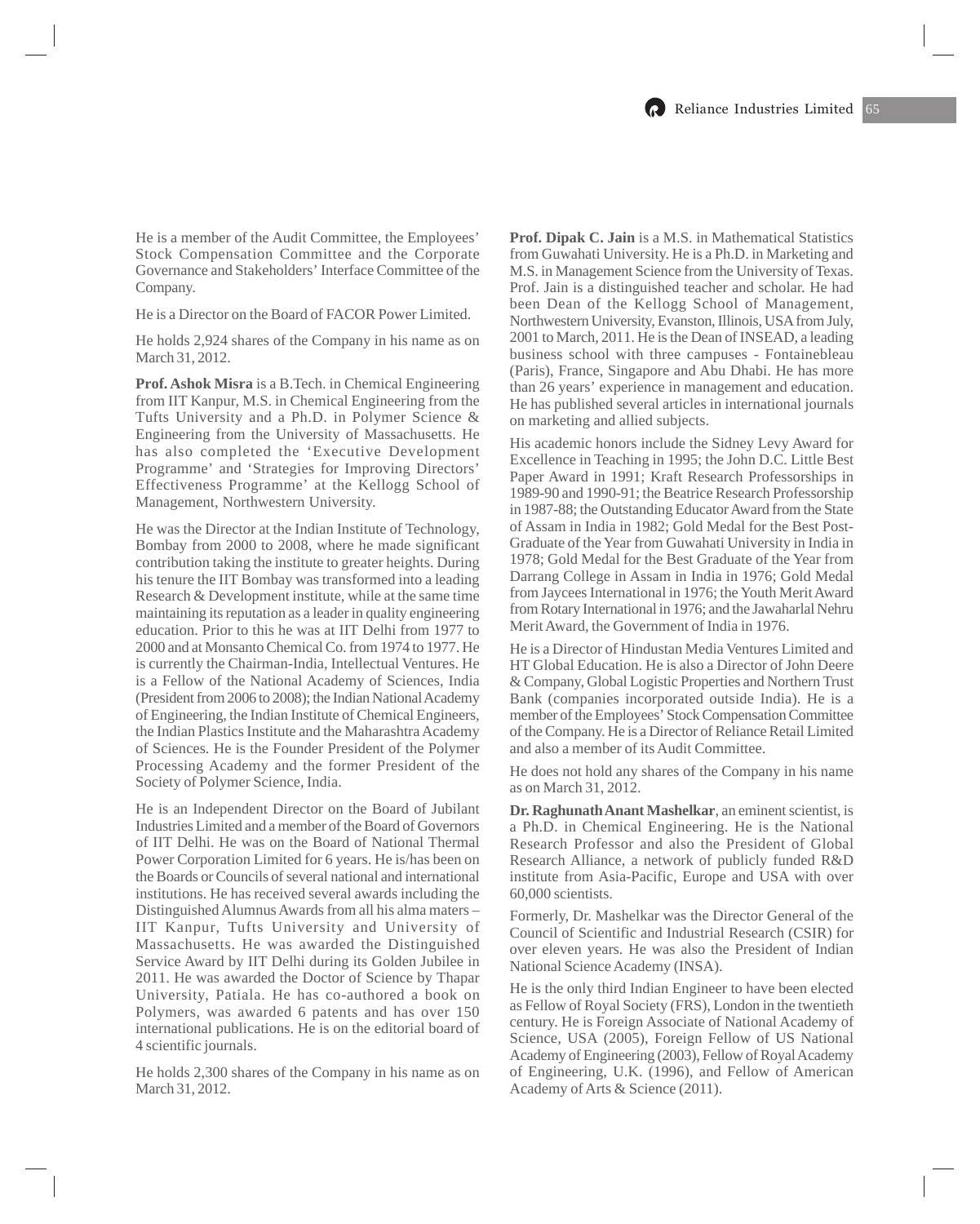Thirty universities have honoured him with honorary doctorates, which include Universities of London, Salford, Pretoria, Wisconsin and Delhi.

He has won over 50 awards and medals from several bodies for his outstanding contribution in the field of science and technology. He is the only scientist so far to have won the JRD Tata Corporate Leadership Award (1998) and the Star of Asia Award (2005) at the hands of George Bush Sr., the former President of USA.

The President of India honoured Dr. Mashelkar with Padmashri (1991) and with Padmabhushan (2000), which are two of the highest civilian honours in recognition of his contribution to nation building.

He is a Director of Tata Motors Limited, Hindustan Unilever Limited, Thermax Limited, KPIT Cummins Infosystems Limited, Sakal Papers Limited, IKP Knowledge Park, Piramal Healthcare Limited and several private limited companies. He is also a Director of Reliance Gene Medix Plc. (company incorporated outside India).

He is a member of the Audit Committee of the Company.

He is a member of the Audit committees of Tata Motors Limited, Hindustan Unilever Limited and Piramal Healthcare Limited. He is a member of the Remuneration Committee of Hindustan Unilever Limited and KPIT Cummins Infosystems Ltd.

He does not hold any shares of the Company in his name as on March 31, 2012.

#### **3. Board Meetings, Board Committee Meetings and Procedures**

#### **A. Institutionalised decision making process**

The Board of Directors is the apex body constituted by the shareholders for overseeing the overall functioning of the Company. The Board provides and evaluates the strategic direction of the Company, management policies and their effectiveness and ensures that the long-term interests of the shareholders are being served. The Chairman and Managing Director is assisted by the Executive Directors/senior managerial personnel in overseeing the functional matters of the Company.

The Board has constituted seven standing Committees, namely Audit Committee, Corporate Governance and Stakeholders' Interface Committee, Employees Stock Compensation Committee, Finance Committee, Health, Safety and Environment Committee, Remuneration Committee and Shareholders'/Investors' Grievance Committee. The Board is authorised to constitute additional functional Committees, from time to time, depending on the business needs.

During the year under review, the Board has constituted a Committee comprising four independent Directors, viz., Shri Y.P. Trivedi, Dr. D.V. Kapur, Shri M.P. Modi and Prof. Ashok Misra to oversee all matters pertaining to the Buyback of equity shares of the Company, Shri Y.P. Trivedi being the Chairman of the Committee.

The internal guidelines of the Company for Board/Board Committee meetings facilitate the decision making process at the meetings of the Board/Board Committees in an informed and efficient manner. The following sub-sections deal with the practice of these guidelines at Reliance.

#### **B. Scheduling and selection of agenda items for Board meetings**

- (i) Minimum six pre-scheduled Board meetings are held every year. Apart from the above, additional Board meetings are convened by giving appropriate notice to address the specific needs of the Company. In case of business exigencies or urgency of matters, resolutions are passed by circulation.
- The meetings are usually held at the Company's office at Maker Chambers IV, 222, Nariman Point, Mumbai 400 021.
- (iii) All divisions/departments of the Company are advised to schedule their work plans well in advance, particularly with regard to matters requiring discussion/approval/decision at the Board/Board Committee meetings. All such matters are communicated to the Company Secretary in advance so that the same could be included in the agenda for the Board/Board Committee meetings.
- (iv) The Board is given presentations covering Finance, Sales, Marketing, major business segments and operations of the Company, over view of the business operations of major subsidary companies, global business environment, all business areas of the Company including business opportunities, business strategy and the risk management practices before taking on record the quarterly/annual financial results of the Company.

The information required to be placed before the Board includes:

- General notices of interest of Directors.
- Appointment, remuneration and resignation of Directors.
- Formation/Reconstitution of Board Committees.
- Terms of reference of Board Committees.
- The minutes of the Board meetings of unlisted subsidiary companies.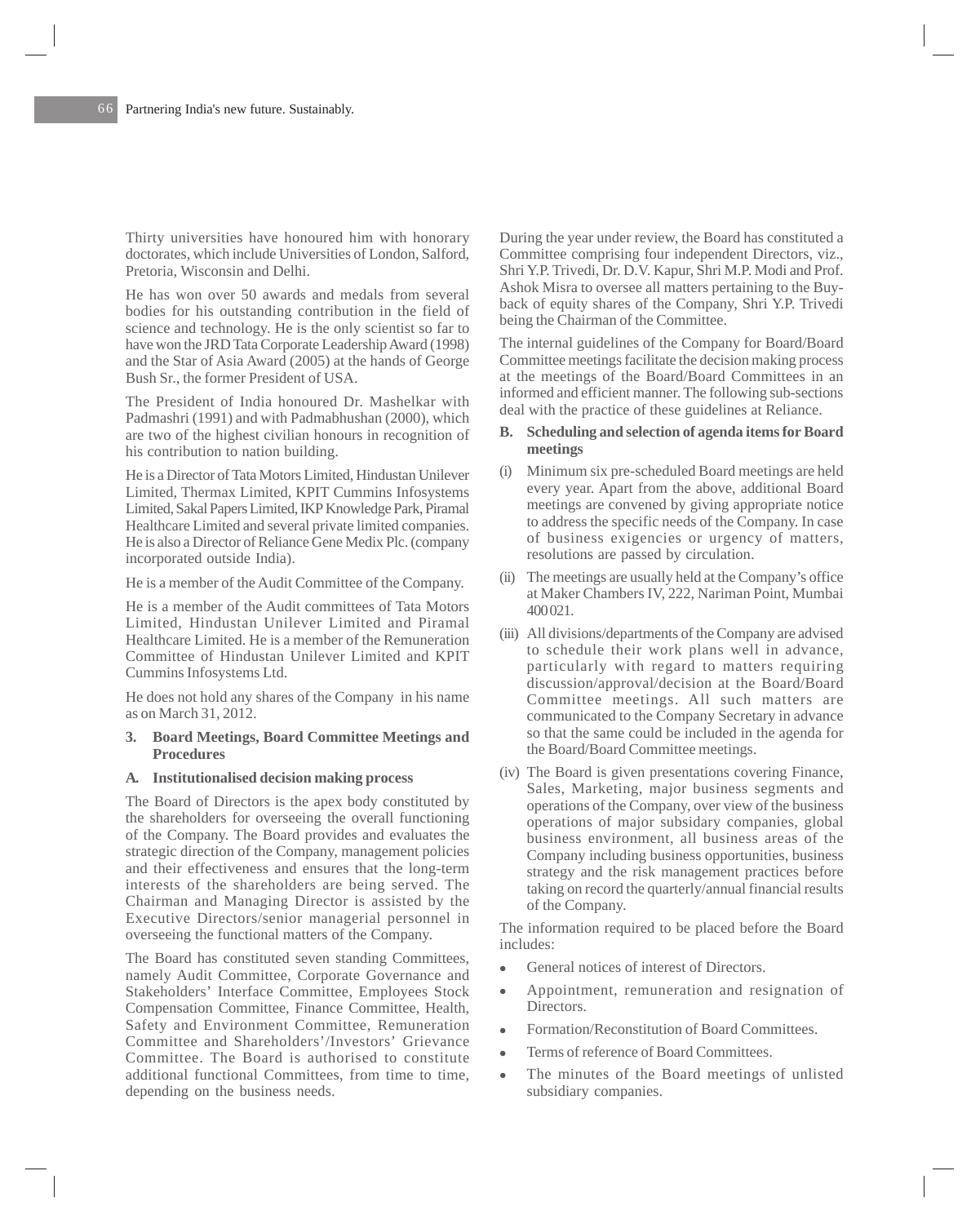- Minutes of meetings of Audit Committee and other Committees of the Board.
- Declaration of independent directors at the time of appointment/annually.
- Appointment or resignation of Chief Financial Officer and Company Secretary.
- Annual operating plans of businesses, capital budgets and any updates.
- Quarterly results for the Company and its operating divisions or business segments.
- Annual Financial results of the Company, Auditors' Report and the Report of the Board of Directors'.
- Quaterly Secretarial Audit reports submitted by the Secretarial Auditors.
- Dividend declaration.
- Quarterly summary of all long-term borrowings made, bank guarantees issued, loans and investments made.
- Significant changes in accounting policies and internal controls.
- Sale of material nature of investments, subsidiaries, assets, which is not in normal course of business.
- Statement of significant transactions, related party transactions and arrangements entered by unlisted subsidiary companies.
- Quarterly details of foreign exchange exposures and the steps taken by management to limit the risks of adverse exchange rate movement, if material.
- Appointment of and the fixing of remuneration of the Auditors as recommended by the Audit Committee.
- Internal Audit findings and External Audit Reports (through the Audit Committee).
- Proposals for major investment, mergers and acquisitions.
- Details of any joint venture, acquisitions of companies or collaboration agreement.
- Status of business risk exposures, its management and related action plans.
- Making of loans and investment of surplus funds.
- Non-compliance of any regulatory, statutory or listing requirements and shareholders service such as nonpayment of dividend, delay in share transfer (if any), etc.
- Show cause, demand, prosecution notices and penalty notices which are materially important.
- Fatal or serious accidents, dangerous occurrences, any material effluent or pollution problems.
- Any material default in financial obligations to and by the Company, or substantial non payment for goods sold by the Company.
- Any issue, which involves possible public or product liability claims of substantial nature, including any judgment or order, which may have passed strictures on the conduct of the Company or taken an adverse view regarding another enterprise that can have negative implications on the Company.
- Significant labour problems and their proposed solutions. Any significant development in Human Resources/Industrial Relations front like implementation of Voluntary Retirement Scheme, etc.
- Transactions that involve substantial payment towards goodwill, brand equity or intellectual property.
- Brief on statutory developments, changes in government policies, etc. with impact thereof, directors' responsibilities arising out of any such developments.
- Compliance Certificate certifying compliance with all Laws as applicable to the Company.
- Reconciliation of Share Capital Audit Report under SEBI (Depositories and Participants) Regulations, 1996.
- Brief on information disseminated to the press.
- (v) The Chairman of the Board and the Company Secretary in consultation with other concerned members of the senior management, finalise the agenda for the Board meetings.

### **C. Board material distributed in advance**

The agenda and notes on agenda are circulated to the Directors, in advance, in the defined agenda format. All material information is incorporated in the agenda for facilitating meaningful and focused discussions at the meeting. Where it is not practicable to attach any document to the agenda, the same is tabled before the meeting with specific reference to this effect in the agenda. In special and exceptional circumstances, additional or supplementary item(s) on the agenda are permitted.

#### **D. Recording Minutes of proceedings at Board and Committee meetings**

The Company Secretary records the minutes of the proceedings of each Board and Committee meeting. Draft minutes are circulated to all the members of the Board/ Board Committee for their comments. The minutes are entered in the Minutes Book within 30 days from conclusion of the meeting.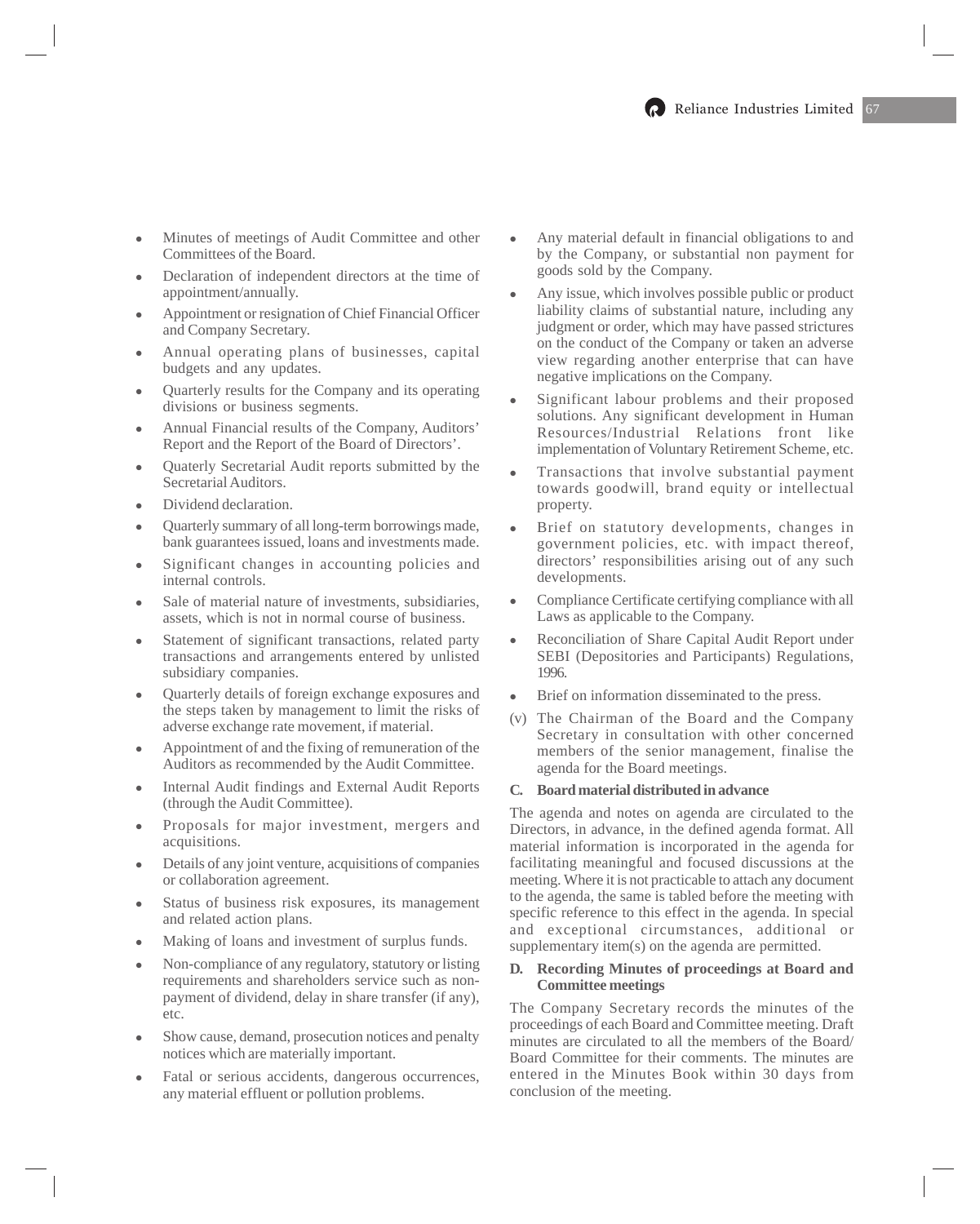#### **E. Post meeting follow-up mechanism**

The Guidelines for Board and Board Committee meetings facilitate an effective post meeting follow-up, review and reporting process for the decisions taken by the Board and Board Committees thereof. The important decisions taken at the Board/Board Committee meetings are communicated to the departments/divisions concerned promptly. Action taken report on the decisions/minutes of the previous meeting(s) is placed at the immediately succeeding meeting of the Board/Board Committee for noting by the Board/Board Committee.

# **F. Compliance**

The Company Secretary, while preparing the agenda, notes on agenda, minutes, etc. of the meeting(s), is responsible for and is required to ensure adherence to all the applicable laws and regulations including the Companies Act, 1956 read with the Rules issued thereunder and the Secretarial Standards recommended by the Institute of Company Secretaries of India.

#### **4. Number of Board meetings held and the dates on which held**

Six Board meetings were held during the year, as against the minimum requirement of four meetings. The Company has held at least one Board meeting in every three months.

| SI.<br>No.     | <b>Date</b>       | <b>Board</b><br><b>Strength</b> | No. of<br><b>Directors</b> |
|----------------|-------------------|---------------------------------|----------------------------|
|                |                   |                                 | <b>Present</b>             |
| 1              | April 21, 2011    | 13                              | 11                         |
| 2              | July 25, 2011     | 13                              | 13                         |
| 3              | October 15, 2011  | 13                              | 10                         |
| $\overline{4}$ | November 25, 2011 | 13                              | 10                         |
| 5              | January 20, 2012  | 13                              | 12                         |
| 6              | March 23, 2012    | 13                              | 13                         |

The details of the Board meetings are as under:

**5. Attendance of Directors at Board meetings, last Annual General Meeting (AGM) and number of other Directorships and Chairmanships / Memberships of Committees of each Director in various companies:**

| <b>Name of the Director</b> | <b>Attendance of</b><br>meetings during 2011-12 |                    | No. of Other<br>Directorship(s) <sup>1</sup> | No. of Membership(s)/<br>$Chairmanship(s)$ of              |
|-----------------------------|-------------------------------------------------|--------------------|----------------------------------------------|------------------------------------------------------------|
|                             | <b>Board</b><br><b>Meetings</b>                 | Last<br><b>AGM</b> |                                              | <b>Board Committees</b><br>in other Companies <sup>2</sup> |
| Mukesh D. Ambani            | 6                                               | <b>Yes</b>         | $\overline{2}$                               | 2 (as Chairman)                                            |
| Nikhil R. Meswani           | 6                                               | Yes                |                                              | 1 (as Chairman)                                            |
| Hital R. Meswani            | 6                                               | <b>Yes</b>         |                                              | 2 (including 1 as Chairman)                                |
| P.M.S. Prasad               | 4                                               | N <sub>0</sub>     |                                              |                                                            |
| Pawan Kumar Kapil           | 3                                               | Yes                | Nil                                          | Nil                                                        |
| Ramniklal H. Ambani         | 6                                               | <b>Yes</b>         | 2                                            | 1 (as Chairman)                                            |
| Mansingh L. Bhakta          | 6                                               | Yes                | 4                                            | 6 (including 1 as Chairman)                                |
| Yogendra P. Trivedi         | 6                                               | <b>Yes</b>         | 8                                            | 3 (including 1 as Chairman)                                |
| Dr. Dharam Vir Kapur        | 6                                               | <b>Yes</b>         |                                              | 6 (including 4 as Chairman)                                |
| Mahesh P. Modi              | 5                                               | Yes                |                                              | Nil                                                        |
| Prof. Ashok Misra           | 6                                               | <b>Yes</b>         |                                              |                                                            |
| Prof. Dipak C. Jain         |                                                 | N <sub>0</sub>     |                                              |                                                            |
| Dr. Raghunath A. Mashelkar  |                                                 | Yes                |                                              |                                                            |

 $1$ The Directorships held by Directors as mentioned above, do not include Alternate Directorships and Directorships in foreign companies, companies registered under Section 25 of the Companies Act, 1956 and private limited companies.

2In accordance with Clause 49, Memberships/Chairmanships of only the Audit Committees and Shareholders'/Investors' Grievance Committees in all public limited companies (excluding Reliance Industries Limited) have been considered.

Video/tele-conferencing facilities are also used to facilitate directors travelling abroad or present at other locations to participate in the meetings.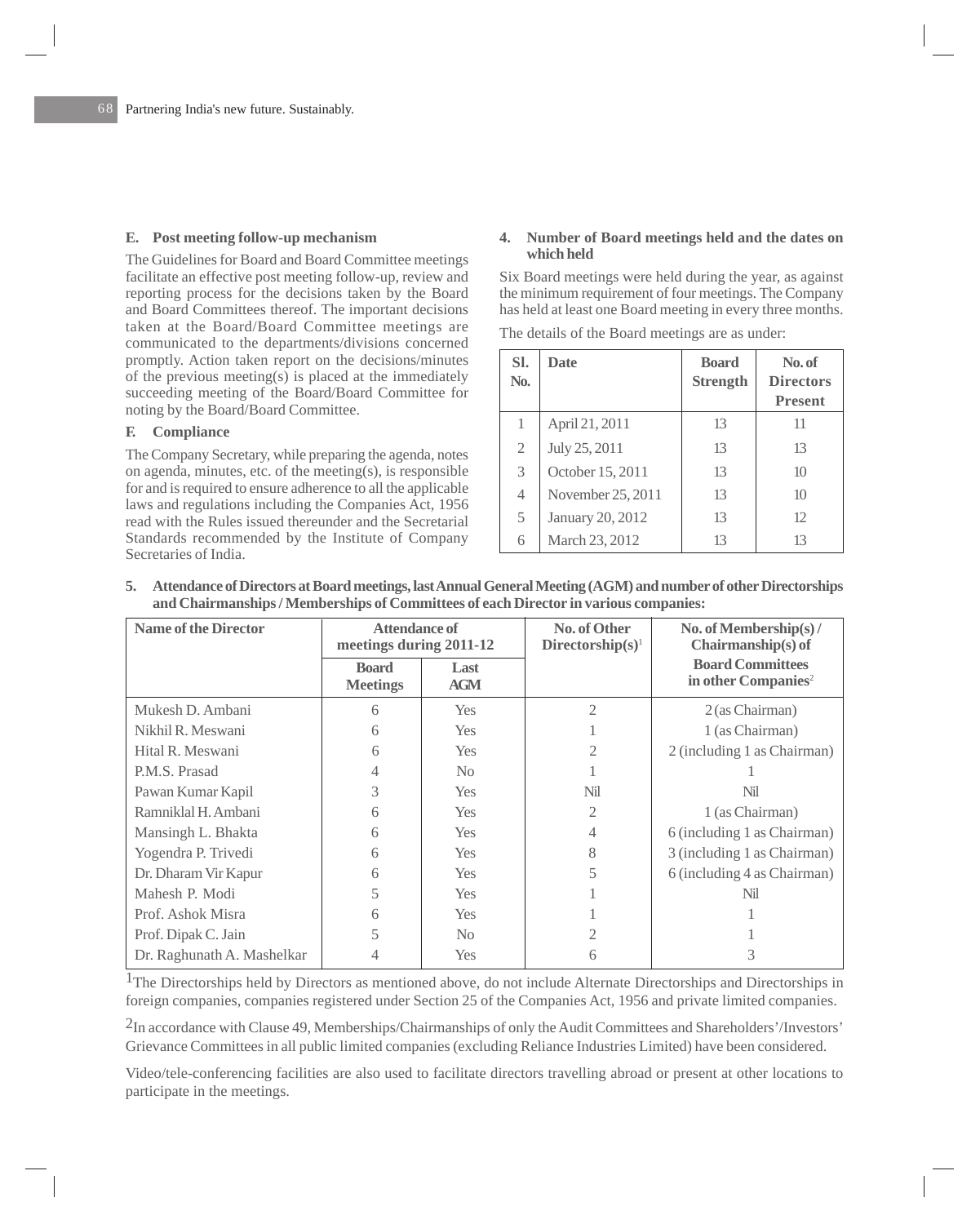

# **6. Board Committees:**

**A. Standing Committees**

Details of the Standing Committees of the Board and other related information are provided hereunder:

# **Composition of Board Level Committees**

### **Audit Committee**

- 1. Yogendra P. Trivedi Independent Director (Chairman of the Committee)
- 2. Mahesh P. Modi Independent Director
- 3. Dr. Raghunath A. Mashelkar Independent **Director**

### **Remuneration Committee**

- 1. Mansingh L. Bhakta Independent Director (Chairman of the Committee)
- 2. Yogendra P. Trivedi Independent Director
- 3. Dr. Dharam Vir Kapur Independent Director

### **Employees' Stock Compensation Committee**

- 1. Yogendra P. Trivedi Independent Director (Chairman of the Committee)
- 2. Mukesh D. Ambani Chairman and Managing **Director**
- 3. Mahesh P. Modi Independent Director
- 4. Prof. Dipak C. Jain Independent Director

### **Shareholders'/ Investors' Grievance Committee**

- 1. Mansingh L. Bhakta Independent Director (Chairman of the Committee)
- 2. Yogendra P. Trivedi Independent Director
- 3. Nikhil R. Meswani Executive Director
- 4. Hital R. Meswani Executive Director

# **Corporate Governance and Stakeholders' Interface Committee**

- 1. Yogendra P. Trivedi Independent Director (Chairman of the Committee)
- 2. Mahesh P. Modi Independent Director
- 3. Dr. Dharam Vir Kapur Independent Director

### **Health, Safety & Environment Committee**

- 1. Hital R. Meswani Executive Director (Chairman of the Committee)
- 2. Dr. Dharam Vir Kapur Independent Director
- 3. P.M.S. Prasad Executive Director
- 4. Pawan Kumar Kapil Executive Director

### **Finance Committee**

- 1. Mukesh D. Ambani Chairman and Managing Director (Chairman of the Committee)
- 2. Nikhil R. Meswani Executive Director
- 3. Hital R. Meswani Executive Director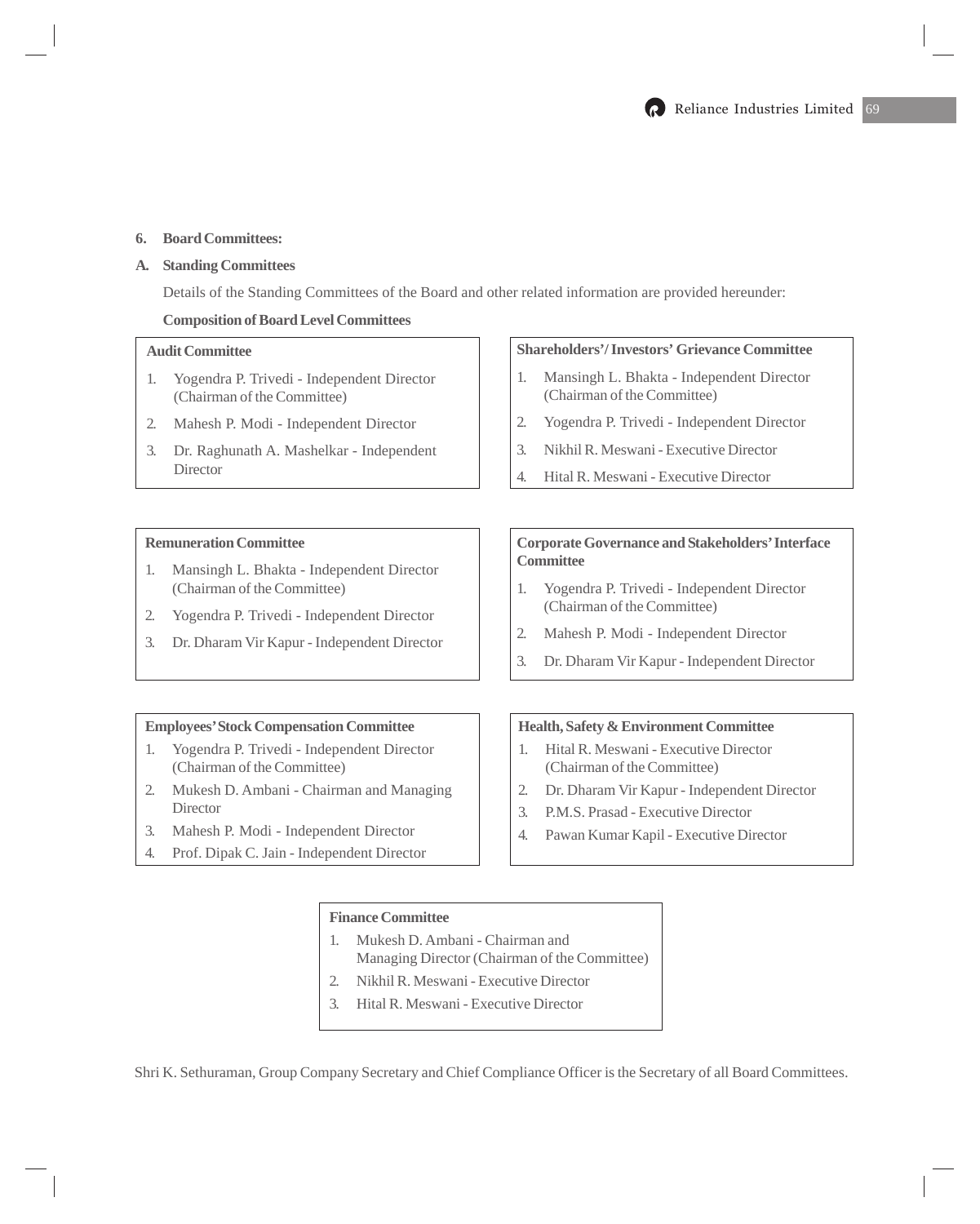| Name of the<br>Committee                                                  | Meetings Held                                                                                               | Mukesh D. Ambani | Nikhil R. Meswani | Hital R. Meswani | P.M.S. Prasad | P.K. Kapil     | Mansingh L. Bhakta | Yogendra P. Trivedi | Dr. Dharam Vir Kapur | Mahesh P. Modi | Prof. Dipak C. Jain | Dr. Raghunath A. Mashelkar |
|---------------------------------------------------------------------------|-------------------------------------------------------------------------------------------------------------|------------------|-------------------|------------------|---------------|----------------|--------------------|---------------------|----------------------|----------------|---------------------|----------------------------|
| <b>Audit Committee</b>                                                    | $6\,$                                                                                                       | <b>NA</b>        | <b>NA</b>         | <b>NA</b>        | <b>NA</b>     | $\rm NA$       | <b>NA</b>          | 6                   | <b>NA</b>            | 6              | NA                  | $\overline{4}$             |
| Shareholders'/<br>Investors'<br>Grievance<br>Committee                    | 4                                                                                                           | <b>NA</b>        | $\overline{4}$    | $\mathfrak{Z}$   | $\rm NA$      | <b>NA</b>      | $\overline{4}$     | 4                   | <b>NA</b>            | NA             | NA                  | <b>NA</b>                  |
| Remuneration<br>Committee                                                 | $\,1$                                                                                                       | <b>NA</b>        | NA                | <b>NA</b>        | $\rm NA$      | NA             | $\,1$              | $\,1$               | 1                    | NA             | <b>NA</b>           | $\rm NA$                   |
| Corporate<br>Governance<br>and<br>Stakeholders'<br>Interface<br>Committee | 3                                                                                                           | <b>NA</b>        | NA                | NA               | NA            | NA             | NA                 | 3                   | $\mathfrak{Z}$       | $\overline{2}$ | <b>NA</b>           | NA                         |
| Employees'<br><b>Stock</b><br>Compensation<br>Committee                   | 1                                                                                                           | 1                | NA                | NA               | NA            | NA             | NA                 | 1                   | NA                   | 1              | 1                   | NA                         |
| Health, Safety<br>& Environment<br>Committee                              | 4                                                                                                           | <b>NA</b>        | NA                | $\overline{4}$   | $1*$          | $\mathfrak{2}$ | $\rm NA$           | <b>NA</b>           | $\overline{4}$       | NA             | <b>NA</b>           | NA                         |
| Finance<br>Committee                                                      | 7                                                                                                           | 7                | $\tau$            | $\tau$           | NA            | NA             | NA                 | <b>NA</b>           | <b>NA</b>            | NA             | NA                  | NA                         |
|                                                                           | NA - Not a member of the Committee<br>* Appointed w.e.f July 25, 2011. Two meetings held during his tenure. |                  |                   |                  |               |                |                    |                     |                      |                |                     |                            |

# **Meetings of the Board Level Committees held during the year and attendance of Directors**

# **Terms of Reference and other details**

# **(i) Audit Committee**

**Composition:** All the members of the Audit Committee possess financial / accounting expertise / exposure. The composition of the Audit Committee meets with the requirements of Section 292A of the Companies Act,1956 and Clause 49 of the Listing Agreement.

**Objective:** The Audit Committee assists the Board in its

responsibility for overseeing the quality and integrity of the accounting, auditing and reporting practices of the Company and its compliance with the legal and regulatory requirements. The Committee's purpose is to oversee the accounting and financial reporting process of the Company, the audits of the Company's financial statements, the appointment, independence, performance and remuneration of the statutory auditors including the Cost auditors, the performance of internal auditors and the Company's risk management policies.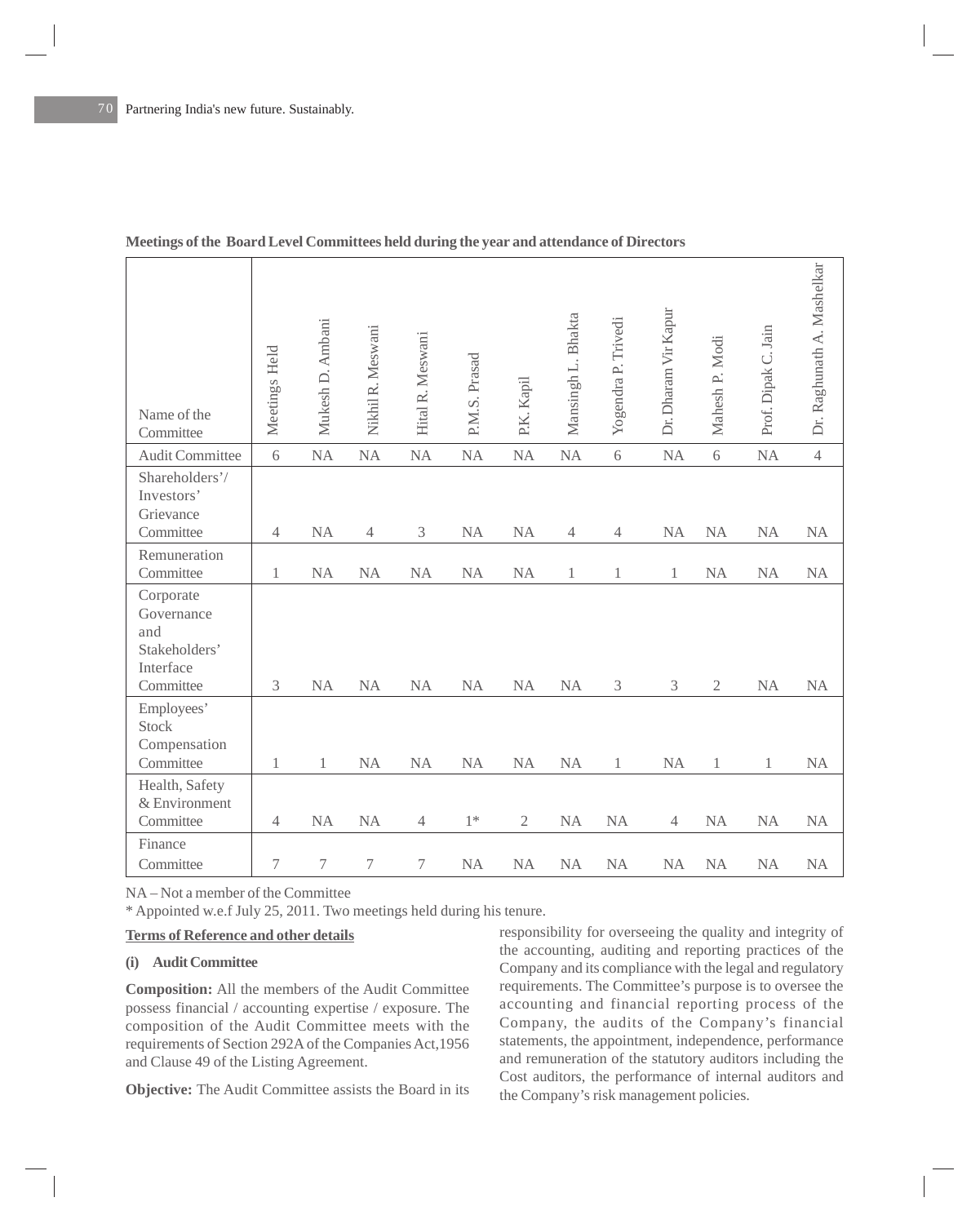**Terms of Reference:** The terms of reference / powers of the Audit Committee are as under :

#### **A. Powers of Audit Committee**

- 1 To investigate any activity within its terms of reference.
- 2 To seek information from any employee.
- 3 To obtain outside legal or other professional advice.
- 4 To secure attendance of outsiders with relevant expertise, if it considers necessary.

#### **B. The role of Audit Committee includes**

- 1 Oversight of the Company's financial reporting process and the disclosure of its financial information to ensure that the financial statements are correct, sufficient and credible.
- 2 Recommending to the Board, the appointment, reappointment and, if required, the replacement or removal of Statutory Auditors including Cost auditors and fixation of audit fees.
- 3 Approval of payment to Statutory Auditors including Cost auditors for any other services rendered by them.
- 4 Reviewing with the management, the annual financial statements before submission to the Board for approval, with particular reference to:
	- Matters required to be included in the Directors' Responsibility Statement to be included in the Directors' Report in terms of sub-section (2AA) of Section 217 of the Companies Act, 1956.
	- Changes, if any, in accounting policies and practices and reasons for the same.
	- Major accounting entries involving estimates based on the exercise of judgment by the management.
	- Significant adjustments made in the financial statements arising out of audit findings.
	- Compliance with listing and other legal requirements relating to financial statements.
	- Disclosure of related party transactions.
	- Qualifications in draft audit report.
- 5 Reviewing with the management, the quarterly financial statements before submission to the Board for approval.
- 6. Reviewing, with the management, the statement of uses / application of funds raised through an issue (public issue, rights issue, preferential issue, etc.), the statement of funds utilized for purposes other than those stated in the offer document/prospectus/notice and the report submitted by the monitoring agency monitoring the utilisation of proceeds of a public or rights issue, and making appropriate recommendations

to the Board to take up steps in this matter.

- 7 Reviewing with the management, the performance of Statutory including Cost Auditors and Internal Auditors, adequacy of internal control systems.
- 8 Reviewing the adequacy of internal audit function, if any, including the structure of the internal audit department, staffing and seniority of the official heading the department, reporting structure, coverage and frequency of internal audit.
- 9 Discussion with Internal Auditors, any significant findings and follow up thereon.
- 10 Reviewing the findings of any internal investigations by the Internal Auditors into matters where there is suspected fraud or irregularity or a failure of internal control systems of a material nature and reporting the matter to the Board.
- 11 Discussion with Statutory Auditors including Cost Auditors before the audit commences, about the nature and scope of audit as well as post audit discussion to ascertain any area of concern.
- 12 To look into the reasons for substantial defaults, if any, in the payment to the depositors, debenture holders, shareholders (in case of non payment of declared dividends) and creditors.
- 13 To review the functioning of the Whistle Blower Mechanism.
- 14 Approval of appointment of CFO (i.e., the whole-time Finance Director or any other person heading the finance function or discharging that function) after assessing the qualifications, experience & background, etc. of the candidate.
- 15 Carrying out such other functions as may be specifically referred to the Committee by the Board of Directors and/or other Committees of Directors of the Company.
- 16 To review the following information:
	- The management discussion and analysis of financial condition and results of operations;
	- Statement of significant related party transactions (as defined by the Audit Committee), submitted by management;
	- Management letters/letters of internal control weaknesses issued by the Statutory Auditors;
	- Internal audit reports relating to internal control weaknesses; and
	- The appointment, removal and terms of remuneration of Internal Auditors.
- 17 Reviewing the financial statements and in particular the investments made by the unlisted subsidiaries of the Company.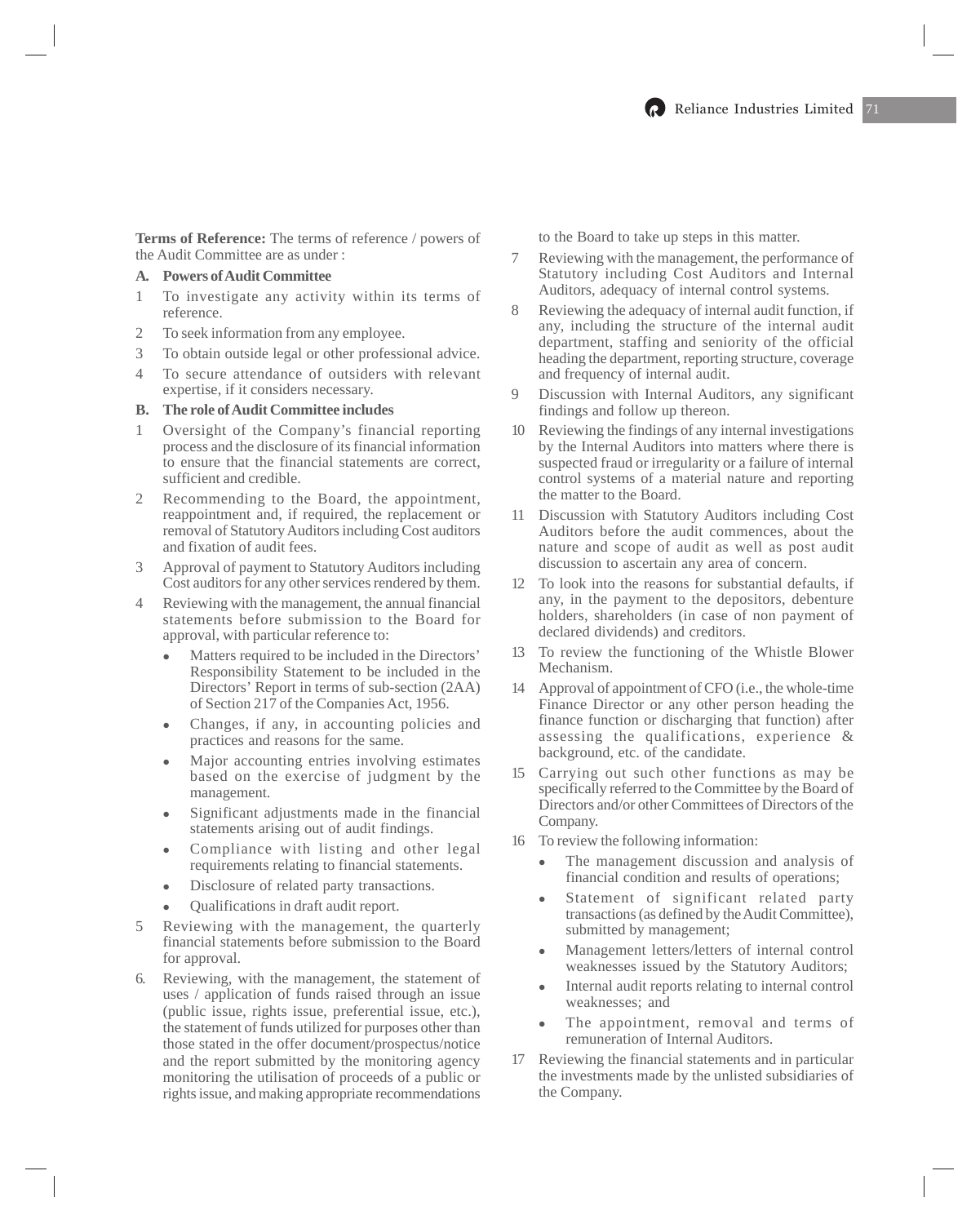#### **General**

Executives of Accounts Department, Finance Department, Secretarial Department and Management Audit Cell and Representatives of the Statutory and Internal Auditors attend the Audit Committee Meetings. The Cost Auditors appointed by the Company under Section 233B of the Companies Act, 1956 attend the Audit Committee Meeting, where cost audit reports are discussed.

The due date for filing the Cost Audit Reports for the financial year ended March 31, 2011 was September 30, 2011 and the Cost Audit Reports were filed by the Cost Auditors on September 26, 2011 and September 27, 2011. The due date for filing the Cost Audit Reports for the financial year ended March 31, 2012 is September 30, 2012.

The Chairman of the Audit Committee was present at the last Annual General Meeting.

#### **(ii) Corporate Governance and Stakeholders' Interface (CGSI) Committee**

**Terms of Reference:** The terms of reference of the Corporate Governance and Stakeholders' Interface Committee, inter alia, include the following:

- 1 Observance of practices of Corporate Governance at all levels and to suggest remedial measures wherever necessary.
- 2 Provision of correct inputs to the media so as to preserve and protect the Company's image and standing.
- 3 Dissemination of factually correct information to the investors, institutions and public at large.
- 4 Interaction with the existing and prospective FIIs and rating agencies, etc.
- 5 Establishing oversight on important corporate communication on behalf of the Company with the assistance of consultants/advisors, if necessary.
- 6 Ensuring institution of standardised channels of internal communications across the Company to facilitate a high level of disciplined participation.
- 7 Recommendation for nomination of Directors on the Board.

#### **Selection of Independent Directors:**

Considering the requirement of the skill-sets on the Board, eminent persons having an independent standing in their respective field/profession and who can effectively contribute to the Company's business and policy decisions are considered by the Corporate Governance and Stakeholders' Interface Committee, which also acts as Nomination Committee, for appointment inter alia of independent directors on the Board. The number of directorships and memberships held in various committees of other companies by such persons is also considered. The Board considers the recommendations of the Committee and takes appropriate decision.

#### **(iii) Employees Stock Compensation Committee**

**Terms of Reference:** The Committee was formed inter alia to formulate detailed terms and conditions of the Employees Stock Option Scheme including:

- 1 The quantum of options to be granted under Employees Stock Option Scheme per employee and in aggregate.
- 2 The conditions under which option vested in employees may lapse in case of termination of employment for misconduct.
- 3 The exercise period within which the employee should exercise the option and that the option would lapse on failure to exercise the option within the exercise period.
- 4 The specified time period within which the employee shall exercise the vested options in the event of termination or resignation of an employee.
- 5 The right of an employee to exercise all the options vested in him at one time or at various points of time within the exercise period.
- 6 The procedure for making a fair and reasonable adjustment to the number of options and to the exercise price in case of corporate actions such as rights issues, bonus issues, merger, sale of division and others.
- 7 The grant, vest and exercise of option in case of employees who are on long leave.
- 8 The procedure for cashless exercise of options, if any.

#### **(iv) Finance Committee**

**Terms of Reference:** The Terms of Reference of the Finance Committee, inter-alia, include the following :

- 1 Review the Company's financial policies, risk assessment and minimisation procedures, strategies and capital structure, working capital and cash flow management and make such reports and recommendations to the Board with respect thereto as it may deem advisable.
- 2 Review banking arrangements and cash management.
- 3 Exercise all powers to borrow moneys (otherwise than by issue of debentures) within the limits approved by the Board and taking necessary actions connected therewith including refinancing for optimisation of borrowing costs.
- 4 Giving of guarantees/issuing letters of comfort/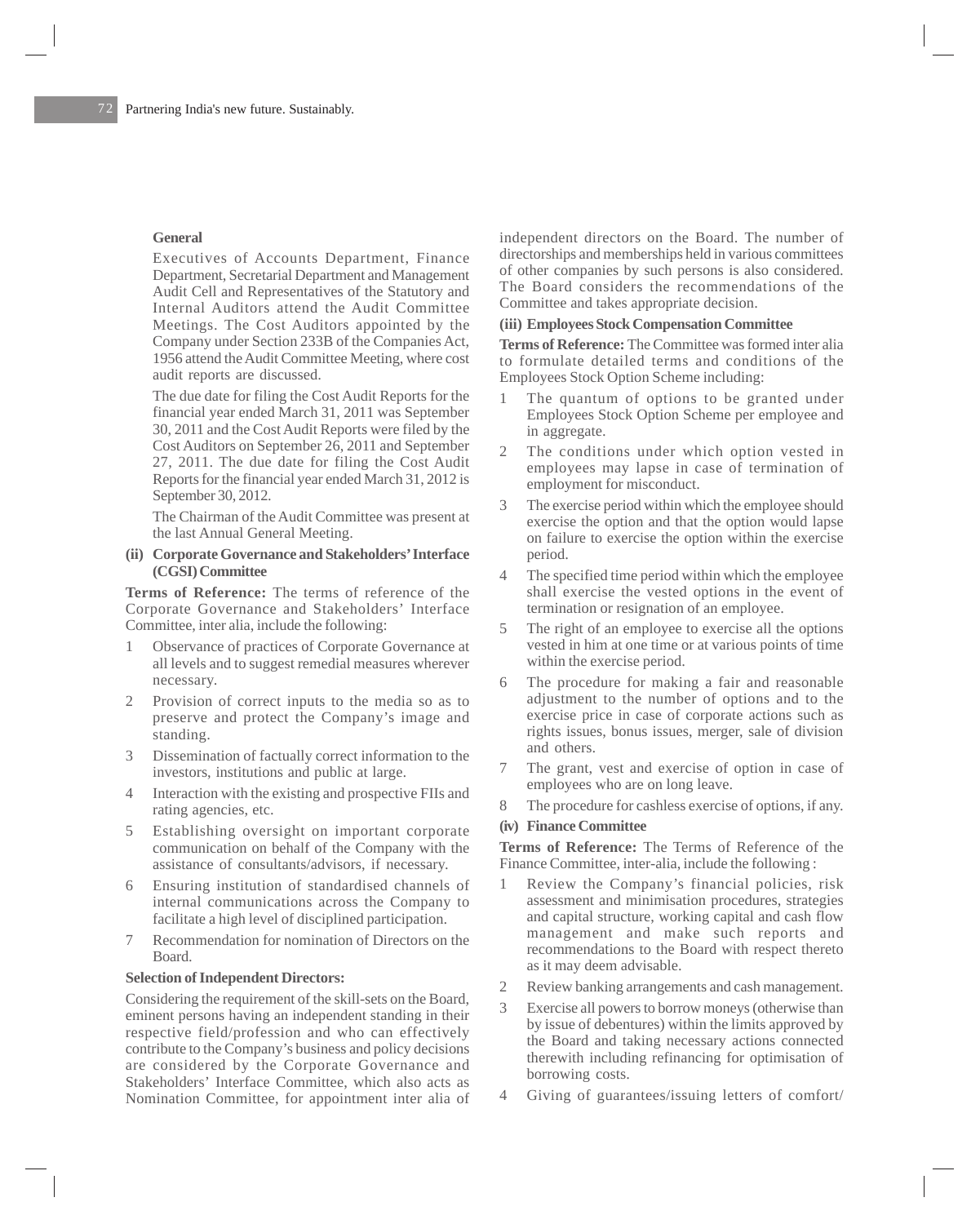providing securities within the limits approved by the Board.

- 5 Borrow monies by way of loan and/or issuing and allotting bonds/notes denominated in one or more foreign currencies in international markets, for the purpose of refinancing the existing debt, capital expenditure, general corporate purposes including working capital requirements and possible strategic investments within the limits approved by the Board.
- 6 Provide corporate guarantee/performance guarantee by the Company within the limits approved by the Board.
- 7 Approve opening and operation of Investment Management Accounts with foreign banks and appoint them as agents, establishment of representative/sales offices in or outside India etc.
- Carry out any other function as is mandated by the Board from time to time and/or enforced by any statutory notification, amendment or modification as may be applicable.
- 9 Other transactions or financial issues that the Board may desire to have them reviewed by the Finance Committee.
- 10 Delegate authorities from time to time to the executives/authorised persons to implement the decisions of the Committee.
- 11 Regularly review and make recommendations about changes to the charter of the Committee.

### **(v) Health, Safety and Environment (HS&E) Committee**

**Terms of Reference:** The Health, Safety and Environment Committee has been constituted, inter alia, to monitor and ensure maintaining the highest standards of environmental, health and safety norms and compliance with applicable pollution and environmental laws at all works / factories / locations of the Company and to recommend measures, if any, for improvement in this regard.

The Committee reviews, inter alia, the Health, Safety and Environment Policy of the Company, performance on health, safety and environment matters and the procedures and controls being followed at various manufacturing facilities of the Company and compliance with the relevant statutory provisions.

### **(vi) Remuneration Committee**

**Terms of Reference:** The Remuneration Committee has been constituted to recommend/review remuneration of the Managing Director and Wholetime Directors, based on their performance and defined assessment criteria.

#### **Remuneration policy, details of remuneration and other terms of appointment of Directors:**

The remuneration policy of the Company is directed towards rewarding performance, based on review of achievements on a periodic basis. The remuneration policy is in consonance with the existing industry practice.

#### **Remuneration paid to the Chairman and Managing Director and the Whole-time Directors, including Stock Options granted during 2011-12:**  $\bar{\tau}$  in crore

| <b>Name of the Director</b> | <b>Salary</b> | <b>Perquisites</b><br>and<br>allowances | <b>Retiral</b><br><b>benefits</b> | <b>Commission</b><br>payable | Performance<br><b>Linked</b><br><b>Incentive</b> | <b>Total</b> | VIII CIUIT<br><b>Stock</b><br><b>Options</b><br>granted |
|-----------------------------|---------------|-----------------------------------------|-----------------------------------|------------------------------|--------------------------------------------------|--------------|---------------------------------------------------------|
| Mukesh D. Ambani            | 4.16          | 0.60                                    | 0.78                              | 9.46                         |                                                  | 15.00        | Nil                                                     |
| Nikhil R. Meswani           | 1.04          | 1.45                                    | 0.18                              | 8.32                         |                                                  | 10.99        | Nil                                                     |
| Hital R. Meswani            | 1.04          | 1.45                                    | 0.18                              | 8.32                         |                                                  | 10.99        | Nil                                                     |
| P.M.S. Prasad               | 0.86          | 1.37                                    | 0.15                              |                              | 2.62                                             | 5.00         | Nil                                                     |
| Pawan Kumar Kapil           | 0.50          | 0.75                                    | 0.09                              |                              | 0.65                                             | 1.99         | Nil                                                     |

The Chairman and Managing Director's compensation has been set at  $\bar{\tau}$  15 crore as against  $\bar{\tau}$  38.82 crore that he is elgible as per the shareholders' approval, reflecting his desire to continue to set a personal example for moderation in managerial compensation levels.

The performance criteria for the Executive Directors who are entitled for Performance Linked Incentive (PLI) is determined by the Remuneration Committee.

The tenure of office of the aforesaid Managing Director and Whole-time Directors is for a period of 5 years, except Shri Pawan Kumar Kapil, whose tenure is for a period of 3 years, from their respective dates of appointments and can be terminated by either party by giving three months' notice in writing. There is no separate provision for payment of severance fees.

The Non-Executive Directors are paid sitting fee at the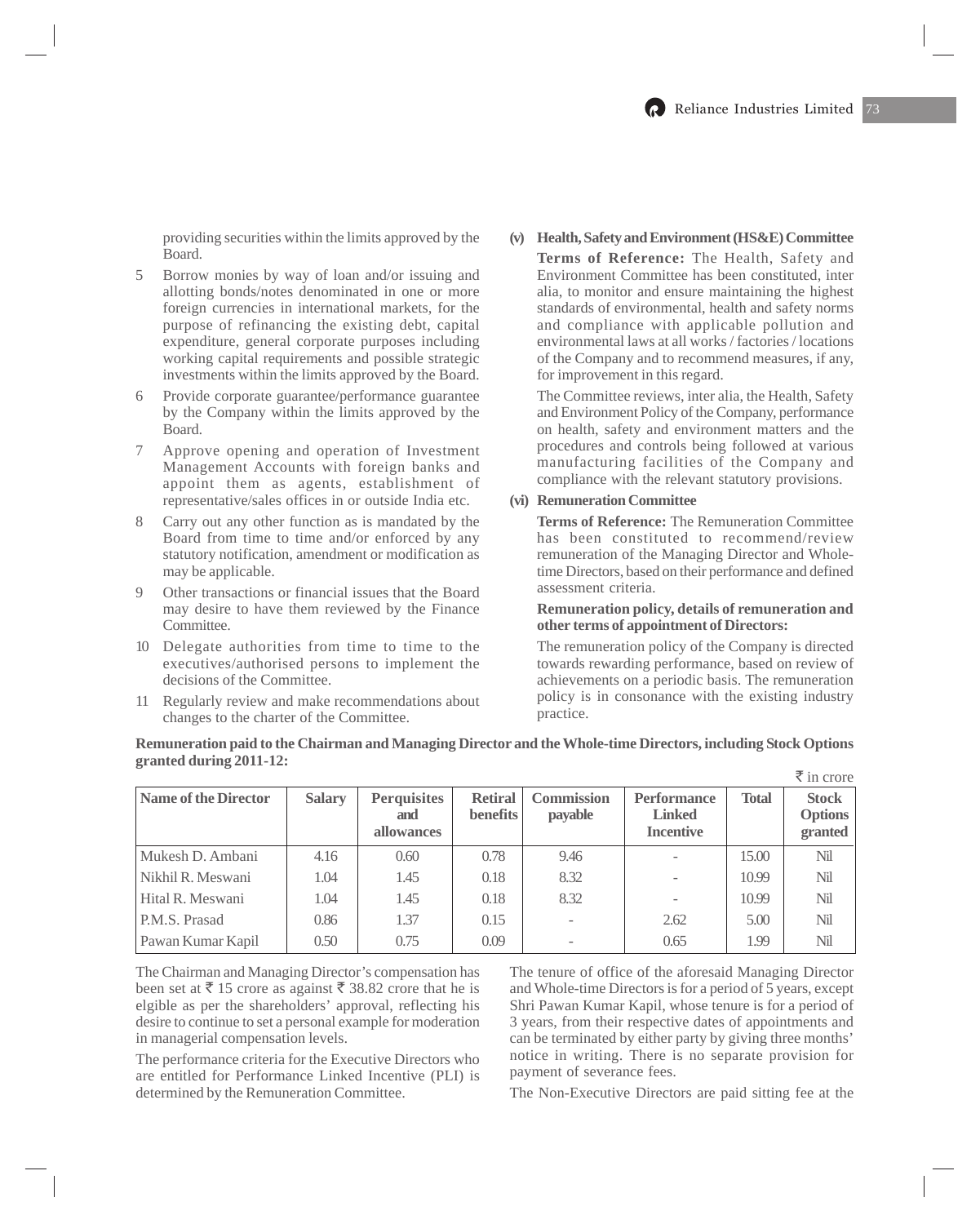rate of  $\bar{\tau}$  20,000/- for attending each meeting of the Board and/or Committee thereof. Each of the Non-Executive Directors is also paid commission amounting to  $\bar{\ell}$  21,00,000/- on an annual basis and the total commission payable to such Directors shall not exceed 1% of the net profits of the Company.

**Sitting fee and commission to the Non-Executive Directors, for 2011-12 are as detailed below:**

 $\bar{\bar{\tau}}$  in lakhs

| Name of the Non-Executive Director | <b>Sitting Fee</b> | <b>Commission</b> | <b>Total</b> |
|------------------------------------|--------------------|-------------------|--------------|
| Ramniklal H. Ambani                | 1.20               | 21.00             | 22.20        |
| Mansingh L. Bhakta                 | 2.20               | 21.00             | 23.20        |
| Yogendra P. Trivedi                | 4.20               | 21.00             | 25.20        |
| Dr. Dharam Vir Kapur               | 2.80               | 21.00             | 23.80        |
| Mahesh P. Modi                     | 2.80               | 21.00             | 23.80        |
| Prof. Ashok Misra                  | 1.20               | 21.00             | 22.20        |
| Prof. Dipak C. Jain                | 1.20               | 21.00             | 22.20        |
| Dr. Raghunath A. Mashelkar         | 1.60               | 21.00             | 22.60        |
| <b>Total</b>                       | 17.20              | 168.00            | 185.20       |

During the year, the Company has paid  $\bar{\tau}$  0.57crore as professional fees to M/s. Kanga & Co., a firm in which Shri Mansingh L. Bhakta, Director of the Company, is a partner. There were no other pecuniary relationships or transactions of the Non-Executive Directors vis-à-vis the Company. The Company has not granted any stock option to any of its Non-Executive Directors.

#### **(vii) Shareholders' / Investors' Grievance Committee**

**Terms of Reference:** The Shareholders'/Investors' Grievance Committee, inter alia, approves issue of duplicate certificates and oversees and reviews all matters connected with transfer of securities of the Company. The Committee also looks into redressal of shareholders'/ investors' complaints related to transfer of shares, nonreceipt of annual reports, non-receipt of declared dividend, etc. The Committee oversees performance of the Registrars and Transfer Agents of the Company and recommends measures for overall improvement in the quality of investor services. The Committee also monitors implementation and compliance with the Company's Code of Conduct for Prohibition of Insider Trading in pursuance of SEBI (Prohibition of Insider Trading) Regulations, 1992.

### **Compliance Officer**

Shri K. Sethuraman, Group Company Secretary and Chief Compliance Officer, is the Compliance Officer for complying with the requirements of the Securities Laws and the Listing Agreements with the Stock Exchanges.

#### **Investor Grievance Redressal**

The number of complaints received and resolved to the satisfaction of investors during the year under review and their break-up are as under:

| <b>Type of Complaints</b>                              | Number of<br><b>Complaints</b> |
|--------------------------------------------------------|--------------------------------|
| Non-Receipt of Annual Reports                          | 201                            |
| Non-Receipt of Dividend Warrants                       | 2023                           |
| Non-Receipt of Interest/<br><b>Redemption Warrants</b> | 202                            |
| Non-Receipt of Certificates                            | 156                            |
| Total                                                  | 2582                           |

There were no outstanding complaints as on March 31, 2012. 108 requests for transfers and 256 requests for dematerialisation were pending for approval as on March 31, 2012, which were approved and dealt with by April 2, 2012. Given below is a chart showing reduction in investor's complaints.



#### **B. Functional Committees:**

The Board is authorised to constitute one or more Functional Committees delegating thereto powers and duties with respect to specific purposes. Meetings of such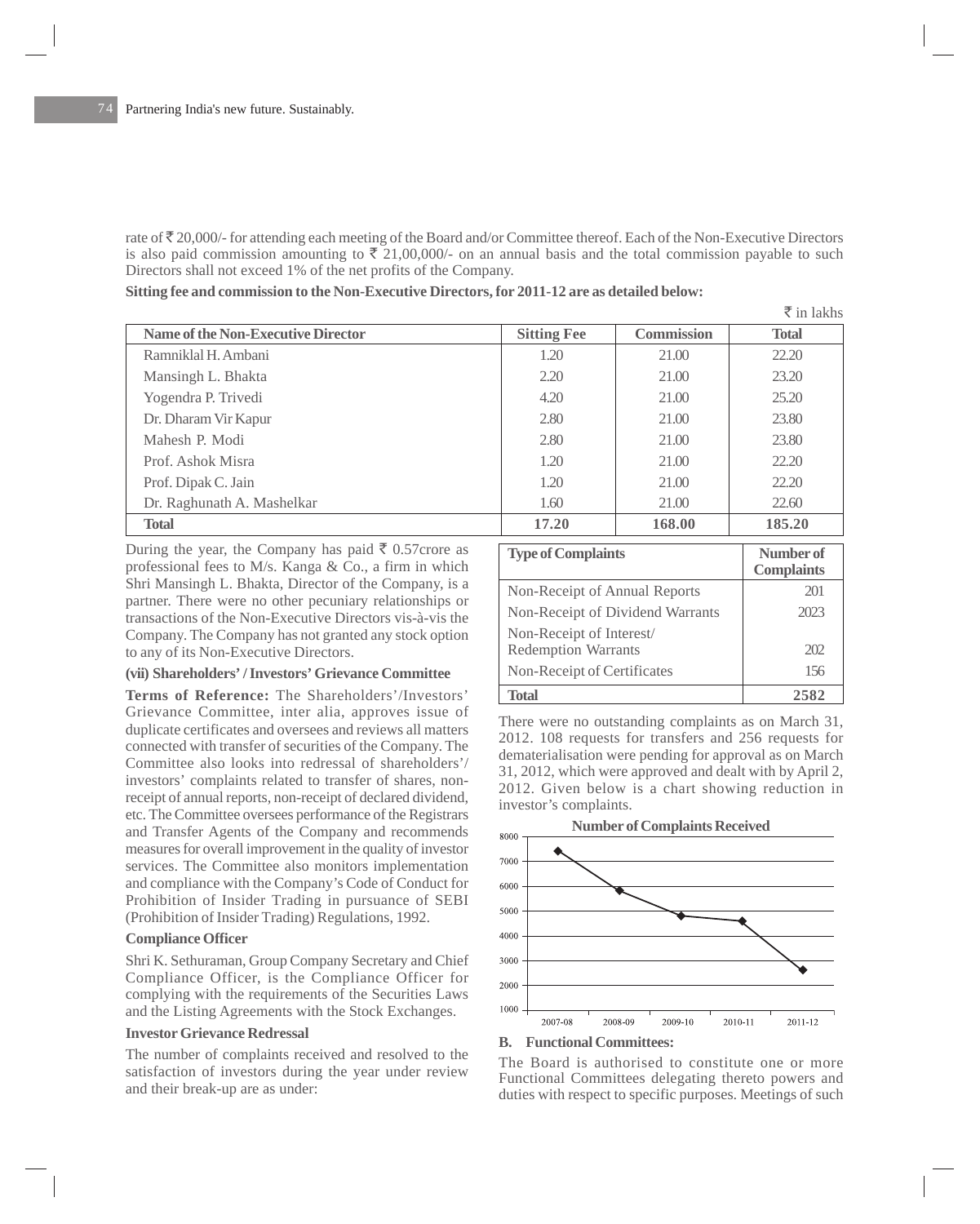Committees are held as and when the need arises. Time schedule for holding the meetings of such Functional Committees are finalised in consultation with the Committee Members.

#### **Procedure at Committee Meetings**

The Company's guidelines relating to Board meetings are applicable to Committee meetings as far as may be practicable. Each Committee has the authority to engage outside experts, advisors and counsels to the extent it considers appropriate to assist in its work. Minutes of the proceedings of the Committee meetings are placed before the Board meetings for perusal and noting.

#### **7. Code of Business Conduct & Ethics for Directors/ Management Personnel**

The Code of Business Conduct & Ethics for Directors/ Management Personnel ('the Code'), as recommended by the Corporate Governance and Stakeholders' Interface Committee and adopted by the Board, is a comprehensive Code applicable to all Directors and Management Personnel. The Code while laying down, in detail, the standards of business conduct, ethics and governance, centres around the following theme:

"The Company's Board of Directors and Management Personnel are responsible for and are committed to setting the standards of conduct contained in this Code and for updating these standards, as appropriate, to ensure their continuing relevance, effectiveness and responsiveness to the needs of local and international investors and all other stakeholders as also to reflect corporate, legal and regulatory developments. This Code should be adhered to in letter and in spirit."

A copy of the Code has been put on the Company's website www.ril.com. The Code has been circulated to all the Directors and Management Personnel and the compliance of the same is affirmed by them annually.

A declaration signed by the Chairman and Managing Director of the Company is given below:

I hereby confirm that the Company has obtained from all the members of the Board and Management Personnel, affirmation that they have complied with the Code of Business Conduct & Ethics for Directors/Management Personnel in respect of the financial year 2011-12.

Mukesh D. Ambani

Chairman and Managing Director

#### **8. Subsidiary Monitoring Framework**

All subsidiary companies of the Company are Board managed with their Boards having the rights and obligations to manage such companies in the best interest of their stakeholders. The Company does not have any material unlisted subsidiary and hence is not required to nominate an independent director of the Company on the Board of any subsidiary. The Company monitors performance of subsidiary companies, inter alia, by the following means:

- (a) Financial statements, in particular the investments made by the unlisted subsidiary companies, are reviewed quarterly by the Audit Committee of the Company.
- (b) All minutes of Board meetings of the unlisted subsidiary companies are placed before the Company's Board regularly.
- (c) A statement containing all significant transactions and arrangements entered into by the unlisted subsidiary companies is placed before the Company's Board.

Prof. Dipak C. Jain, Independent Director of the Company has been appointed as a Director on the Board of Reliance Retail Limited, a subsidiary of the Company.

#### **9. General Body Meetings**

#### **(i) Annual General Meetings**

The Annual General Meetings of the Company during the preceding three years were held at Birla Matushri Sabhagar, 19, New Marine Lines, Mumbai - 400 020.

The date and time of the Annual General Meetings held during the preceding three years and the special resolution(s) passed thereat are as follows:

| Year    | Date                 | <b>Time</b> | <b>Special</b><br><b>Resolution</b><br><b>Passed</b> |
|---------|----------------------|-------------|------------------------------------------------------|
| 2010-11 | June 03, 2011        | 11.00 a.m.  | Nil                                                  |
| 2009-10 | June 18, 2010        | 11.00 a.m.  | Nil                                                  |
| 2008-09 | November 17.<br>2009 | 11.00 a.m.  | Nil                                                  |

#### **(ii) Special Resolution passed through Postal Ballot**

No special resolution was passed through Postal Ballot during the Financial Year 2011-12. None of the businesses proposed to be transacted in the ensuing Annual General Meeting require passing a special resolution through Postal Ballot.

**10. a. Disclosure on materially significant related party transactions i.e. transactions of the Company of material nature, with its Promoters, the Directors and the management, their relatives or subsidiaries, etc. that may have potential conflict with the interests of the Company at large**

None of the transactions with any of the related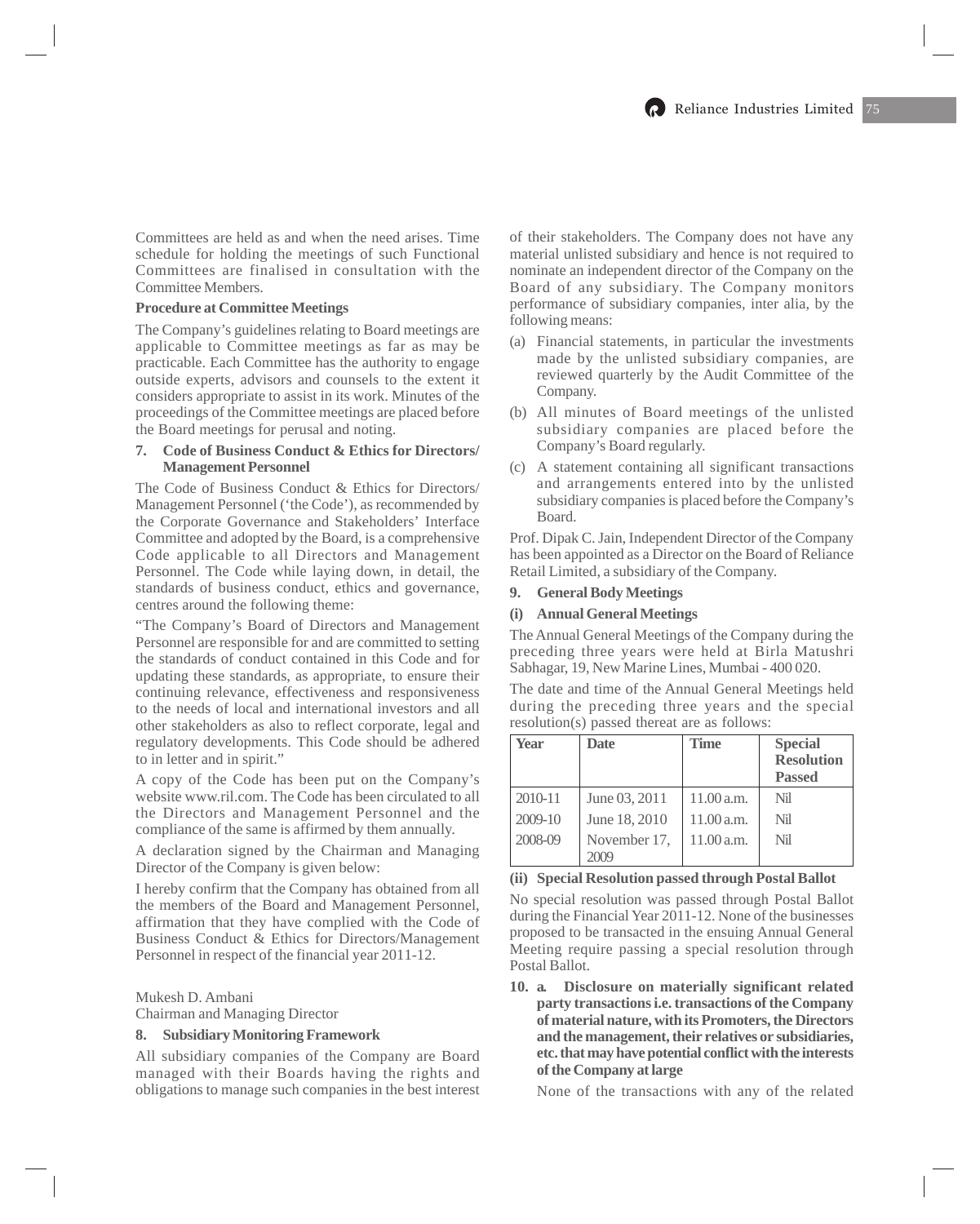parties were in conflict with the interest of the Company. Attention of members is drawn to the disclosure of transactions with the related parties set out in Note No. 30 of Notes on Accounts, forming part of the Annual Report.

The Company's major related party transactions are generally with its Subsidiaries and Associates. The related party transactions are entered into based on considerations of various business exigencies such as synergy in operations, sectoral specialization and the Company's long-term strategy for sectoral investments, optimization of market share, profitability, legal requirements, liquidity and capital resources of subsidiaries and associates.

All related party transactions are negotiated on arms length basis and are intended to further the interests of the Company.

**b. Details of non-compliance by the Company, penalties, strictures imposed on the Company by Stock Exchanges or SEBI, or any other statutory authority, on any matter related to capital markets, during the last three years.**

There has been no instance of non-compliance by the Company on any matter related to capital markets during the last three years and hence no penalties or strictures have been imposed on the Company by the Stock Exchanges or SEBI or any other statutory authority.

SEBI has issued Show Cause Notices in connection with (i) sale of shares of erstwhile Reliance Petroleum Limited and (ii) the allotment of equity shares of the Company to certain companies against detachable warrants attached to privately placed debentures issued by the Company. The Company has submitted its reply to the same.

#### **11. Means of Communication**

- **Quarterly Results: Quarterly Results of the Company** are published in 'Financial Express'/'Indian Express' and 'Navshakti' and are displayed on the Company's website www.ril.com.
- (ii) **News Releases, Presentations, etc.:** Official news releases and Official Media Releases are sent to the Stock Exchanges.
- (iii) **Presentations to Institutional Investors / Analysts:** Detailed Presentations are made to Institutional Investors and Financial Analysts, on the unaudited quarterly financial results as well as the annual audited financial results of the Company. These presentations are also uploaded on the Company's website www.ril.com
- (iv) **Website:** The Company's website www.ril.com contains a separate dedicated section 'Investor Relations' where shareholders information is available. The Annual Report of the Company is also available on the website in a user-friendly and downloadable form.
- (v) **Annual Report:** Annual Report containing, inter alia, Audited Annual Accounts, Consolidated Financial Statements, Directors' Report, Auditors' Report and other important information is circulated to members and others entitled thereto. The Management's Discussion and Analysis (MD&A) Report forms part of the Annual Report and is displayed on the Company's website www.ril.com.
- (vi) **Chairman's Communique:** Printed copy of the Chairman's Speech is distributed to all the shareholders at the Annual General Meetings. The same is also placed on the website of the Company and sent to Stock Exchange.
- (vii) **Reminder to Investors:** Reminders for unclaimed shares, unpaid dividend/unpaid interest or redemption amount on debentures are sent to the shareholders/ debenture holders as per records every year.
- (viii) **Corporate Filing and Dissemination System (CFDS):** The CFDS portal jointly owned, managed and maintained by BSE and NSE is a single source to view information filed by listed companies. All disclosures and communications to BSE & NSE are filed electronically through the CFDS portal and hard copies of the said disclosures and correspondence are also filed with the stock exchanges.
- (ix) **NSE Electronic Application Processing System (NEAPS):** The NEAPS is a web based application designed by NSE for corporates. The Shareholding Pattern and Corporate Governance Report are also filed electronically on NEAPS.
- **SEBI Complaints Redress System (SCORES):** The investor complaints are processed in a centralized web based complaints redress system. The salient features of this system are: Centralised database of all complaints, online upload of Action Taken Reports (ATRs) by the concerned companies and online viewing by investors of actions taken on the complaint and its current status.
- (xi) **Designated Exclusive email-id:** The Company has designated the following email-ids exclusively for investor servicing.
	- (a) For queries on Annual Report Investor\_relations@ril.com
	- (b) For queries in respect of shares in physical moderilinvestor@karvy.com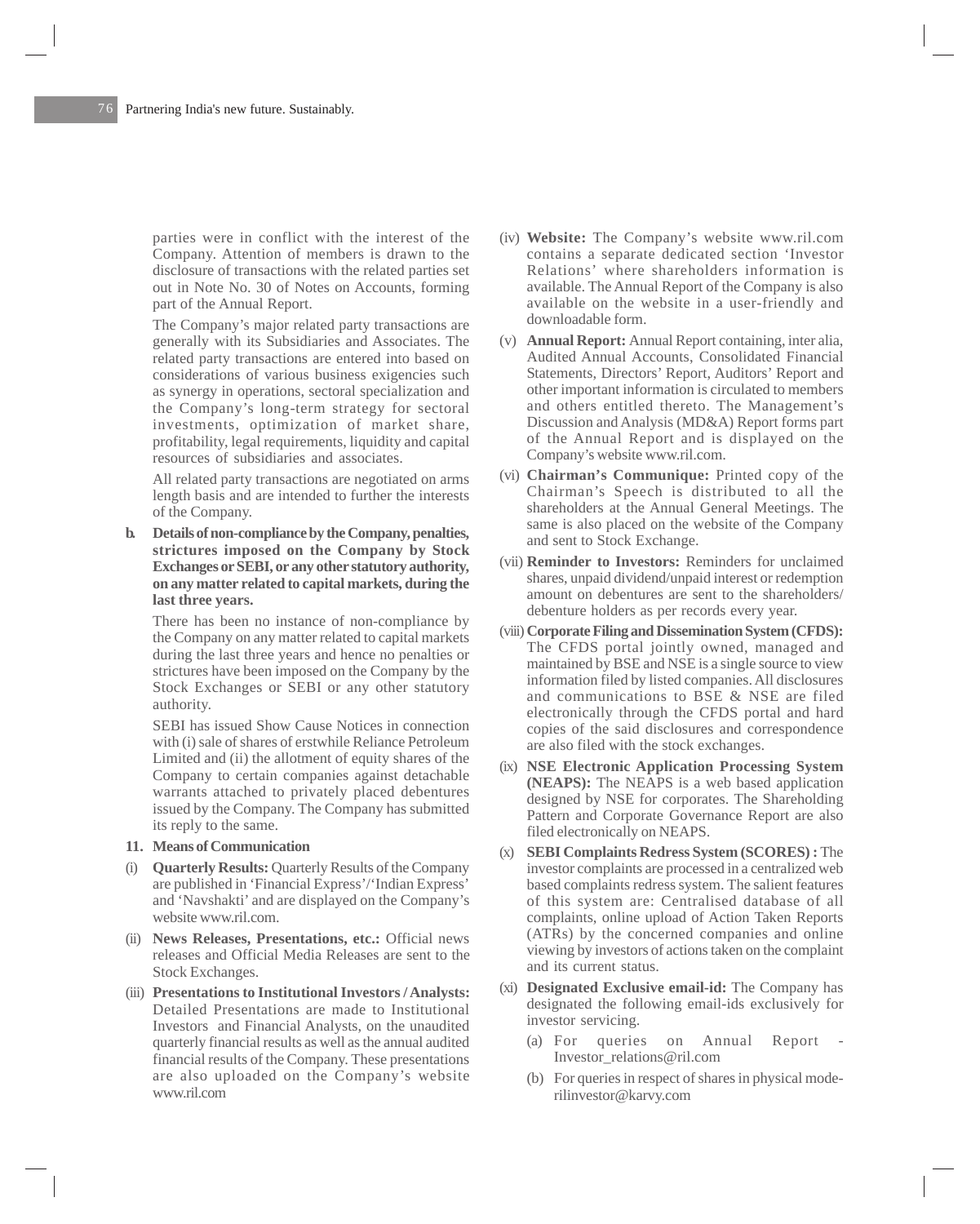(xii) **Shareholders' Feedback Survey:** The Company had sent feedback forms seeking shareholders' views on various matters relating to investor services and the Annual Report 2010-11. The feedback received from the shareholders was placed before the Shareholders'/ Investors' Grievance Committee.

# **12. General Shareholder Information**

# **(i) Company Registration Details**

The Company is registered in the State of Maharashtra, India. The Corporate Identity Number (CIN) allotted to the Company by the Ministry of Corporate Affairs (MCA) is L17110MH1973PLC019786.

- **(ii) Annual General Meeting** (Day, Date, Time and Venue): Thursday, June 07, 2012 at 11.00 a.m. Birla Matushri Sabhagar, 19, New Marine Lines, Mumbai 400020
- **(iii) Financial Year:** April 1, 2012 to March 31, 2013
- **(iv) Financial Calendar (tentative)**

### **Results for the quarter ending:**

**June 30, 2012 -** Fourth week of July, 2012

**September 30, 2012** - Third week of October, 2012

**December 31, 2012** - Third week of January, 2013

**March 31, 2013** - Third week of April, 2013

**Annual General Meeting** - June, 2013

# **(v) Date of Book Closure**

Saturday, June 02, 2012 to Thursday, June 07, 2012 (both days inclusive) for payment of dividend.

**(vi) Dividend Payment Date**

Credit/dispatch of dividend warrants between June 8, 2012 and June 14, 2012.

# **(vii) Listing on Stock Exchanges**

# **A) Equity Shares**

- **(i) BSE Limited (BSE)** Phiroze Jeejeebhoy Towers, Dalal Street, Mumbai 400 001 Scrip Code 500325
- **(ii) National Stock Exchange of India Limited (NSE)** ''Exchange Plaza", Bandra-Kurla Complex,

Bandra (E), Mumbai 400 051 Trading Symbol - RELIANCE EQ ISIN : INE002A01018

#### **B) Global Depository Receipts (GDRs)**

# **(i) Listing**

Luxembourg Stock Exchange, 11, Avenue de la Porte-Neuve, L – 2227, Luxembourg.

Also traded on International Order Book System (London Stock Exchange) and PORTAL System (NASD, USA) Trading Symbol RILYP, CUSIP 759470107

**(ii) Overseas Depository**

The Bank of New York Mellon Corporation 101 Barclay Street, New York, NY 10286 USA.

**(iii) Domestic Custodian**

ICICI Bank Limited, Empire Complex, E7/F7, 1st Floor, 414, Senapati Bapat Marg, Lower Parel, Mumbai 400 013.

# **C) Debt Securities**

- (i) The Wholesale Debt Market (WDM) Segment of BSE & NSE.
- (ii) **Debenture Trustees**
	- (a) Axis Bank Limited Axis House, C-2, Wadia International Centre, Pandurang Budhkar Marg, Worli, Mumbai 400 025.
	- (b) IDBI Trusteeship Services Limited Asian Building, Ground Floor, 17, R. Kamani Marg, Ballard Estate, Mumbai 400 023.
	- (c) Axis Trustee Services Limited 2nd Floor, Axis House, Bombay Dyeing Mills Compound, Pandurang Budhkar Marg, Worli, Mumbai 400 025.
- **D) Payment of Listing Fees:** Annual listing fee for the year 2012-13 has been paid by the Company to BSE and NSE. Annual maintenance and listing agency fee for the calendar year 2012 has been paid by the Company to the Luxembourg Stock Exchange.
- **E) Payment of Depository Fees :** Annual Custody/ Issuer fee for the year 2012-13 has been paid by the Company to NSDL and CDSL.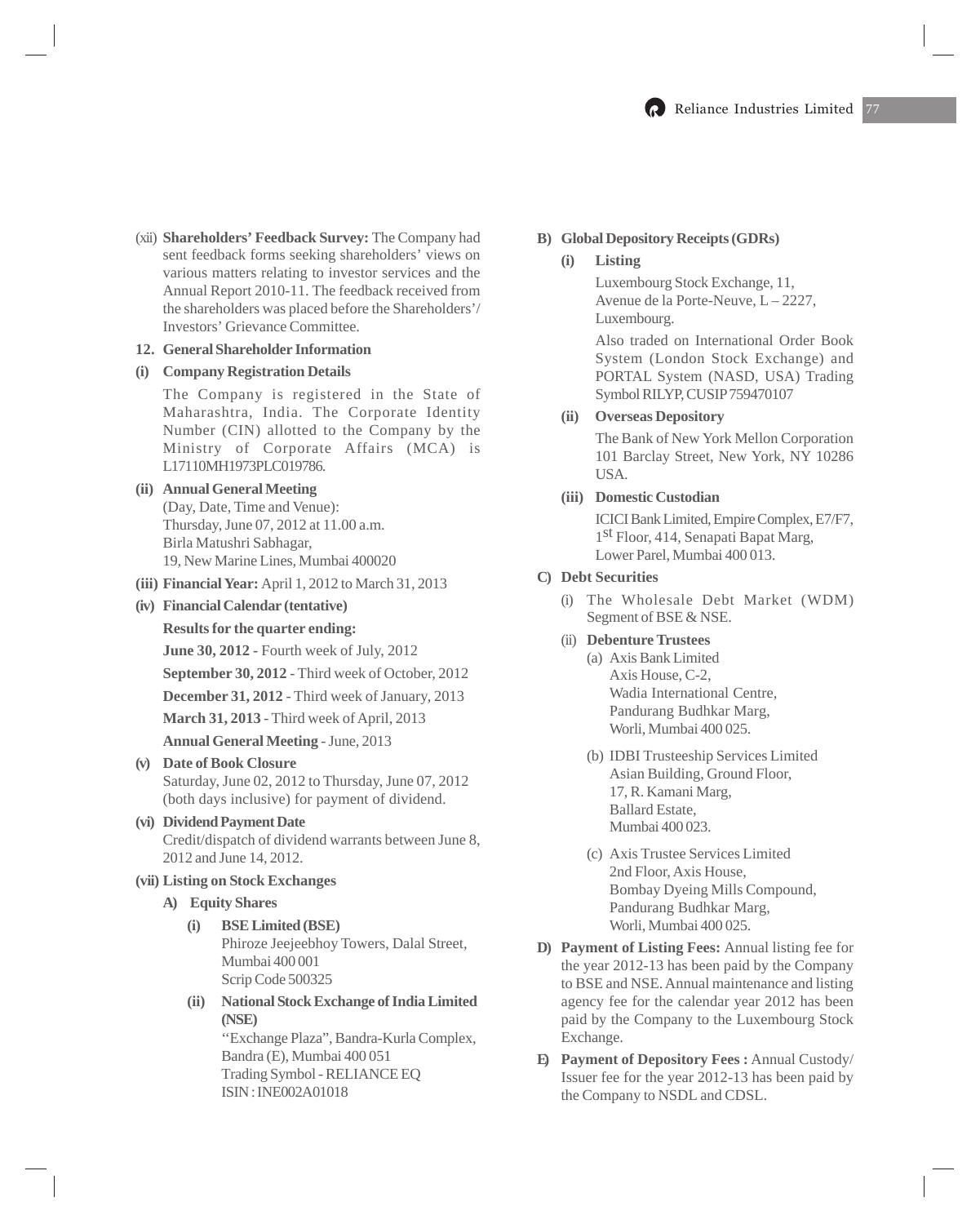**(viii) Stock Market Price Data**

| <b>Month</b>     | <b>National Stock Exchange (NSE)</b><br>$(\text{In} \bar{z})$ per share) |                             | <b>Bombay Stock Exchange (BSE)</b><br>$(\text{In} \bar{z} \text{ per share})$ |                             |
|------------------|--------------------------------------------------------------------------|-----------------------------|-------------------------------------------------------------------------------|-----------------------------|
|                  | Month's High<br>Price                                                    | Month's Low<br><b>Price</b> | Month's High<br>Price                                                         | Month's Low<br><b>Price</b> |
| April 2011       | 1065.90                                                                  | 970.00                      | 1065.55                                                                       | 971.65                      |
| May 2011         | 986.80                                                                   | 898.35                      | 987.00                                                                        | 899.25                      |
| June 2011        | 967.00                                                                   | 828.10                      | 967.90                                                                        | 829.00                      |
| <b>July 2011</b> | 907.00                                                                   | 823.15                      | 906.00                                                                        | 824.00                      |
| August 2011      | 838.90                                                                   | 712.00                      | 845.00                                                                        | 713.55                      |
| September 2011   | 859.00                                                                   | 747.55                      | 859.00                                                                        | 748.50                      |
| October 2011     | 904.00                                                                   | 761.75                      | 899.90                                                                        | 761.65                      |
| November 2011    | 905.00                                                                   | 751.00                      | 902.00                                                                        | 751.15                      |
| December 2011    | 844.60                                                                   | 689.00                      | 819.00                                                                        | 690.00                      |
| January 2012     | 827.90                                                                   | 687.15                      | 825.00                                                                        | 687.55                      |
| February 2012    | 864.70                                                                   | 765.35                      | 864.45                                                                        | 765.75                      |
| March 2012       | 830.00                                                                   | 718.00                      | 829.45                                                                        | 719.40                      |

**(ix) Share Price Performance in comparison to broad based indices – BSE Sensex and NSE Nifty as on March 31, 2012**

| <b>BSE</b> (% Change) |            |            | NSE (% Change) |              |  |
|-----------------------|------------|------------|----------------|--------------|--|
|                       | <b>RIL</b> | Sensex     | <b>RIL</b>     | <b>Nifty</b> |  |
| FY 2011-12            | $-28.59\%$ | $-10.50\%$ | $-28.71\%$     | $-9.23\%$    |  |
| 2 years               | $-30.37\%$ | $-0.70\%$  | $-30.38\%$     | 0.88%        |  |
| 3 years               | $-1.75\%$  | 79.27%     | $-1.90\%$      | 75.29%       |  |
| 5 years               | 9.37%      | 33.14%     | 9.16%          | 38.57%       |  |

# **(x) Registrars and Transfer Agents**

Karvy Computershare Private Limited Plot No.17-24, Vittal Rao Nagar, Madhapur, Hyderabad - 500 081. Tel:+91 40-44655070-5099 Toll Free No.18004258998 Fax +91 40-23114087 e-mail: rilinvestor@karvy.com Website: www.karvy.com

List of Investor Service Centres of Karvy Computershare Private Limited is available on the website of the Company http://www.ril.com.

#### **(xi) Share Transfer System**

Share transfers are processed and share certificates

duly endorsed are returned within a period of 7 days from the date of receipt, subject to the documents being valid and complete in all respects. The Board has delegated the authority for approving transfer, transmission etc. of the Company's securities to the Managing Director and/or Company Secretary. A summary of transfer/transmission of securities of the Company so approved by the Managing Director/ Company Secretary is placed at every Board meeting/ Shareholders'/Investors' Grievance Committee. The Company obtains from a Company Secretary in Practice half-yearly certificate of compliance with the share transfer formalities as required under Clause 47 (c) of the Listing Agreement and files a copy of the said certificate with the Stock Exchanges.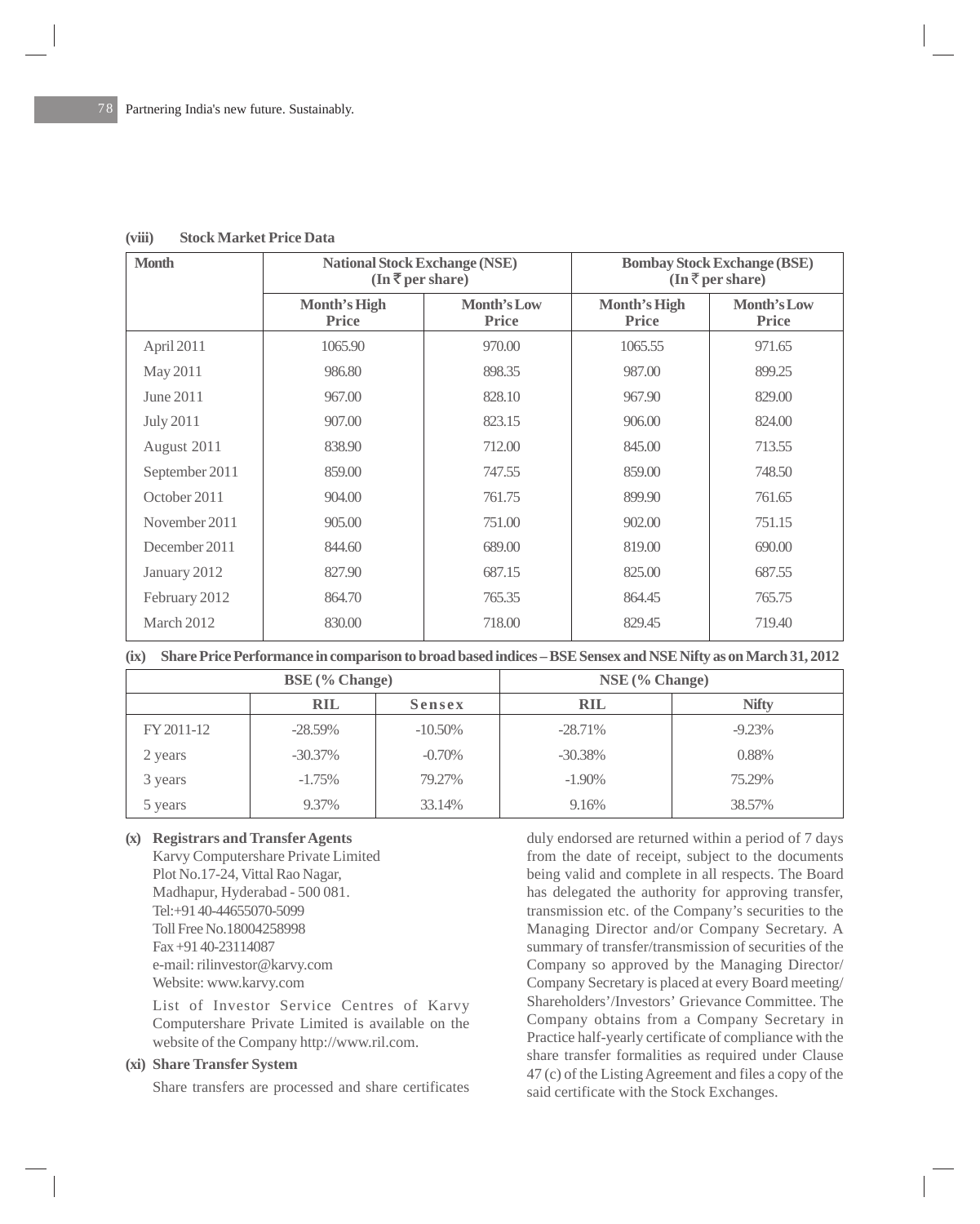| Category<br>code | <b>Category of shareholder</b>                                                             | Number of<br>shareholders | of shares        | Total number   As a percentage<br>of $(A+B+C)$ |
|------------------|--------------------------------------------------------------------------------------------|---------------------------|------------------|------------------------------------------------|
| (A)              | Shareholding of Promoter and Promoter Group <sup>1</sup>                                   |                           |                  |                                                |
| (1)              | Indian                                                                                     | 62                        | 146 39 23 383    | 44.75                                          |
| (2)              | Foreign                                                                                    | $\Omega$                  |                  | 0.00                                           |
|                  | Total Shareholding of Promoter and Promoter Group                                          | 62                        | 1463923383       | 44.75                                          |
| (B)              | <b>Public Shareholding<sup>2</sup></b>                                                     |                           |                  |                                                |
| (1)              | Institutions                                                                               | 2 1 2 5                   | 92 45 55 435     | 28.26                                          |
| (2)              | Non-institutions                                                                           | 34 03 919                 | 769961726        | 23.54                                          |
|                  | Total Public Shareholding                                                                  | 34 06 044                 | 1694517161       | 51.80                                          |
| (C)              | Shares held by Custodians and against which<br><b>Depository Receipts have been issued</b> |                           |                  |                                                |
| (1)              | Promoter and Promoter Group                                                                | $\Omega$                  | $\left( \right)$ | 0.00                                           |
| (2)              | Public                                                                                     |                           | 11 26 18 79 6    | 3.44                                           |
|                  | $TOTAL(A) + (B) + (C)$                                                                     | 34 06 107                 | 327 10 59 340    | 100.00                                         |

**(xii) A) Distribution of Shareholding as on March 31, 2012**

1For definitions of "Promoter Shareholding" and "Promoter Group" refer to Clause 40A of Listing Agreement.

2For definition of "Public Shareholding", refer to Clause 40A of Listing Agreement.

| Sl. No. | <b>Category (Shares)</b> | <b>Holders</b> | <b>Shares</b>   | % of Total Shares |
|---------|--------------------------|----------------|-----------------|-------------------|
|         | $1 - 500$                | 32 68 307      | 21 94 16 480    | 6.71              |
| 2       | $501 - 1000$             | 81813          | 57441833        | 1.76              |
| 3       | $1001 - 2000$            | 34 6 6 1       | 4 81 07 740     | 1.47              |
| 4       | $2001 - 3000$            | 9044           | 2 2 0 2 1 5 5 2 | 0.67              |
| 5       | $3001 - 4000$            | 3773           | 1 3 1 0 1 7 6 3 | 0.40              |
| 6       | $4001 - 5000$            | 2 1 4 1        | 9646413         | 0.29              |
|         | $5001 - 10000$           | 3374           | 2 3 2 3 0 2 8 5 | 0.71              |
| 8       | $10001 - 20000$          | 1 2 0 6        | 16680336        | 0.51              |
| 9       | Above 20000              | 1788           | 286 14 12 938   | 87.48             |
|         | <b>TOTAL</b>             | 34 06 107      | 327 10 59 340   | 100.00            |

# **B) Shareholding Pattern by Size as on March 31, 2012**

# **C) Build up of Equity Share Capital**

| SI.<br>N <sub>0</sub> | <b>Particulars</b>                                                               | <b>Allotment</b><br>Date | No. of<br><b>Shares</b> |
|-----------------------|----------------------------------------------------------------------------------|--------------------------|-------------------------|
|                       | Subscribers To Memorandum                                                        | October 19, 1975         | 1 100                   |
| $\mathfrak{D}$        | Shareholders of Reliance Textile Industries Limited<br>(Merged with the Company) | May 9, 1977              | 59 50 000               |
| 3                     | Conversion of Loan                                                               | September 28, 1979       | 940000                  |
| $\overline{4}$        | Rights Issue - I                                                                 | December 31,1979         | 647832                  |
|                       | Bonus Issue - I                                                                  | September 19, 1980       | 45 23 359               |
| 6                     | Debenture Series I Conversion                                                    | December 31, 1980        | 840575                  |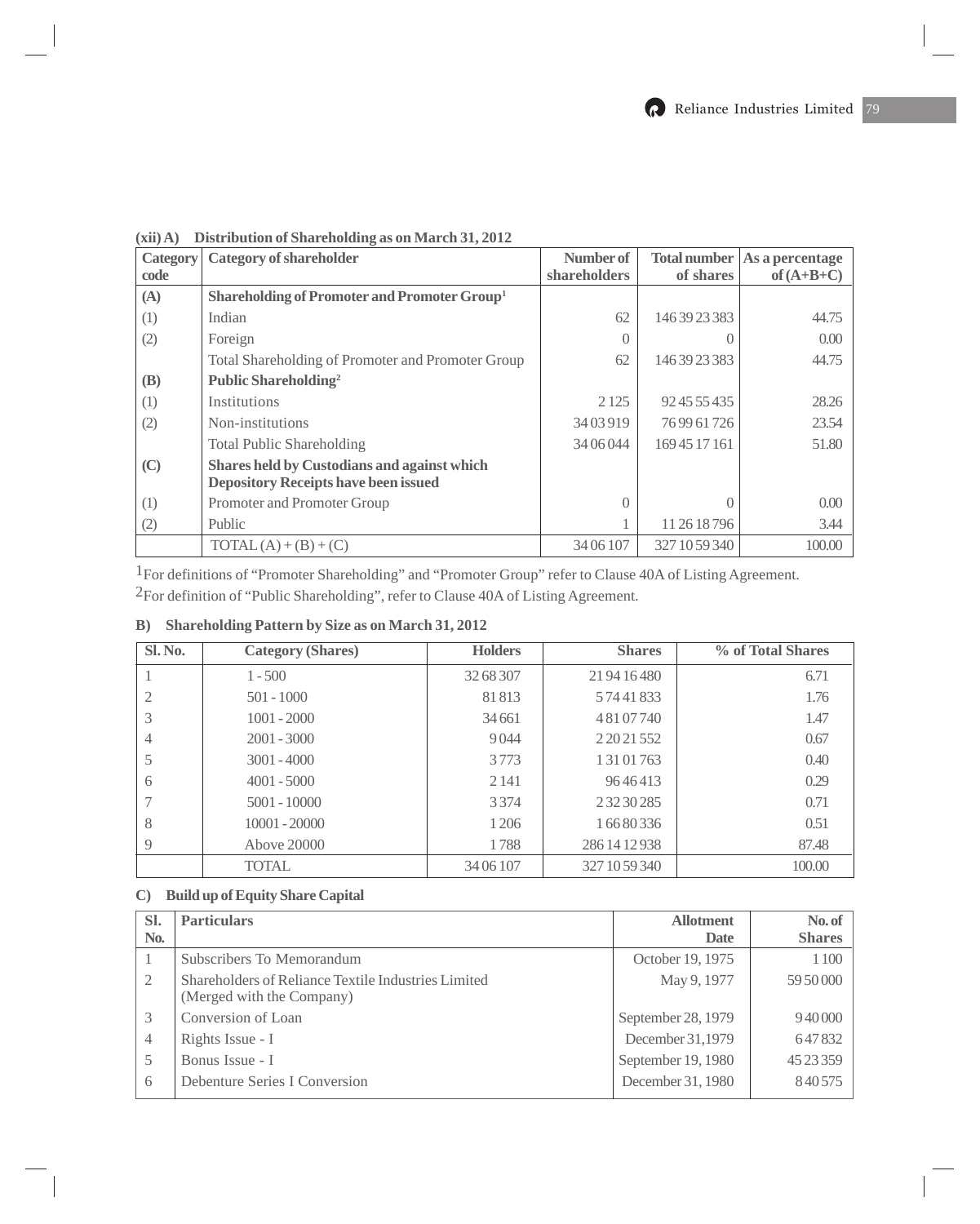| Sl.<br>No. | <b>Particulars</b>                                                         | <b>Allotment</b><br><b>Date</b> | No. of<br><b>Shares</b> |
|------------|----------------------------------------------------------------------------|---------------------------------|-------------------------|
| $\tau$     | <b>Consolidation of Fractional Coupon Shares</b>                           | May 15,1981                     | 24673                   |
| 8          | Conversion of Loan                                                         | June 23, 1981                   | 243200                  |
| 9          | Conversion of Loan                                                         | September 22, 1981              | 140800                  |
| 10         | Rights Issue II                                                            | October 6, 1981                 | 2380518                 |
| 11         | Debenture Series II Conversion                                             | December 31, 1981               | 842529                  |
| 12         | Debenture Series I Conversion Phase II                                     | December 31, 1981               | 27168                   |
| 13         | Shareholders of Sidhpur Mills Co Limited<br>(Merged with the Company)      | April 12, 1982                  | 81059                   |
| 14         | Rights Issue II NRI                                                        | June 15, 1982                   | 774                     |
| 15         | Debenture Series III Conversion                                            | August 31, 1982                 | 19 20 000               |
| 16         | Rights Issue II                                                            | September 9, 1982               | 41                      |
| 17         | Shareholders of Sidhpur Mills Co Limited<br>(Merged with the Company) II   | December 29, 1982               | 1942                    |
| 18         | Bonus Issue- II                                                            | September 30, 1983              | 1 11 39 564             |
| 19         | Shareholders of Sidhpur Mills Co Limited<br>(Merged with the Company) III  | September 30, 1983              | 371                     |
| 20         | Debenture Series IV Conversion                                             | September 30, 1983              | 64 00 000               |
| 21         | Shareholders of Sidhpur Mills Co Limited<br>(Merged with the Company) IV   | April 5, 1984                   | 617                     |
| 22         | Shareholders of Sidhpur Mills Co Limited<br>(Merged with the Company) V    | June 20, 1984                   | 50                      |
| 23         | Debenture Series I Conversion                                              | October 1, 1984                 | 97 66 783               |
| 24         | Debenture Series II Conversion                                             | December 31, 1984               | 216571                  |
| 25         | Shareholders of Sidhpur Mills Co Limited<br>(Merged with the Company) VI   | January 31, 1985                | 91                      |
| 26         | <b>Consolidation of Fractional Coupon Shares</b>                           | April 30, 1985                  | 45005                   |
| 27         | Debenture Series E Conversion                                              | April 30, 1985                  | 53 33 333               |
| 28         | Debenture Series III Conversion                                            | July 5,1985                     | 52835                   |
| 29         | Debenture Series IV Conversion                                             | December 17, 1985               | 42871                   |
| 30         | Shareholders of Sidhpur Mills Co Limited<br>(Merged with the Company) VII  | December 31, 1985               | 106                     |
| 31         | <b>Consolidation of Fractional Coupon Shares</b>                           | December 31, 1985               | 610                     |
| 32         | Shareholders of Sidhpur Mills Co Limited<br>(Merged with the Company) VIII | November 15, 1986               | 40284                   |
| 33         | Shareholders of Sidhpur Mills Co Limited<br>(Merged with the Company) IX   | April 1, 1987                   | 169                     |
| 34         | Debenture Series G Conversion                                              | August 1, 1987                  | 6 60 30 100             |
| 35         | Right Issue III                                                            | February 4, 1988                | 3 15 71 695             |
| 36         | Debenture Series G Conversion                                              | February 4, 1988                | 29 35 380               |
| 37         | Shareholders of Sidhpur Mills Co Limited<br>(Merged with the Company) X    | June 2, 1988                    | 25                      |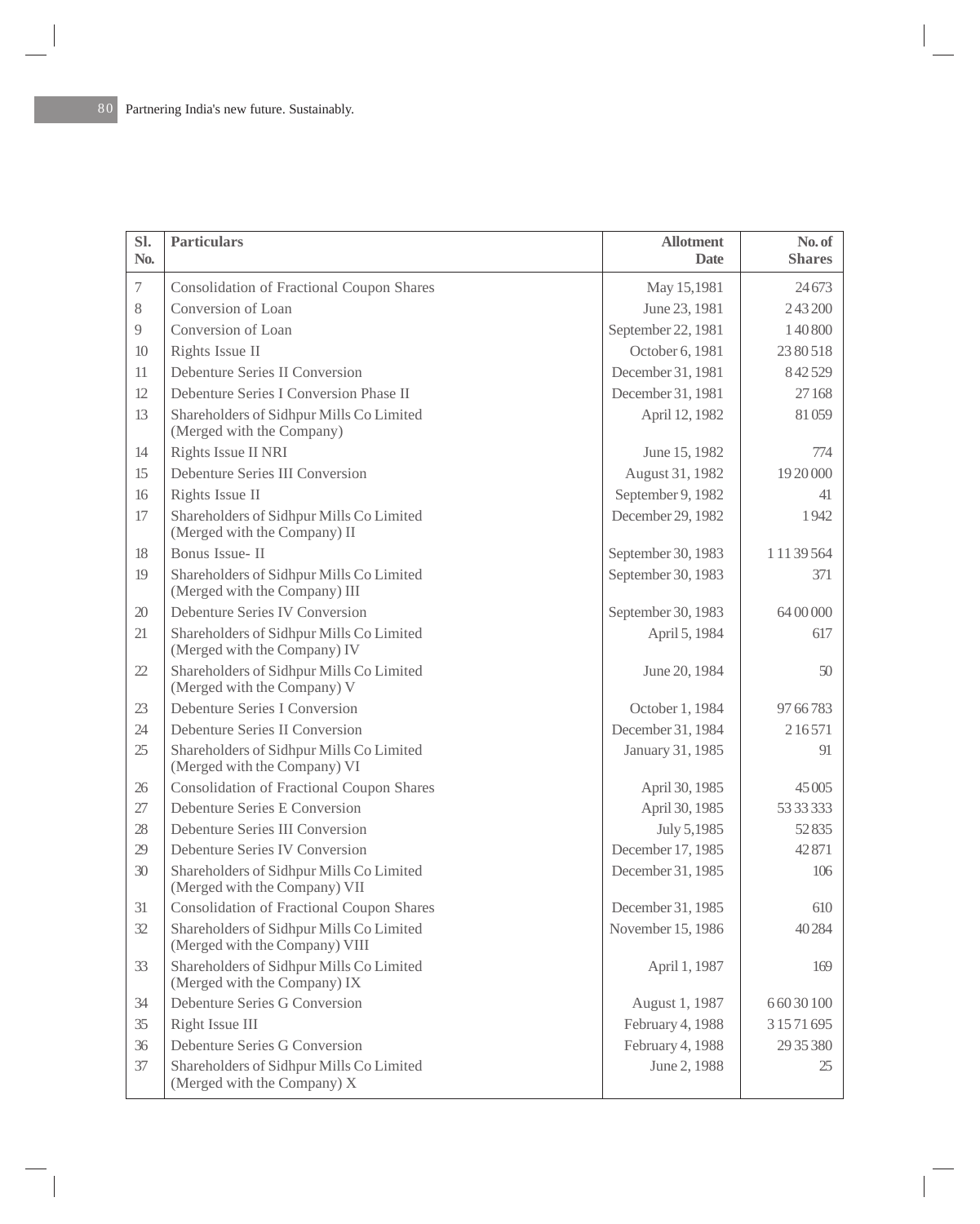| SI.<br>No. | <b>Particulars</b>                                                                                            | <b>Allotment</b><br><b>Date</b> | No. of<br><b>Shares</b> |
|------------|---------------------------------------------------------------------------------------------------------------|---------------------------------|-------------------------|
| 38         | Shareholders of Sidhpur Mills Co Limited<br>(Merged with the Company) XI                                      | October 31, 1988                | 10                      |
| 39         | Shareholders of Sidhpur Mills Co Limited<br>(Merged with the Company) XII                                     | November 29, 1990               | 322                     |
| 40         | Shareholders of Sidhpur Mills Co Limited<br>(Merged with the Company) XIII                                    | May 22, 1991                    | 46                      |
| 41         | Shareholders of Sidhpur Mills Co Limited<br>(Merged with the Company) XIV                                     | October 10, 1991                | 25                      |
| 42         | Euro Issue GDR-I                                                                                              | June 3, 1992                    | 1 84 00 000             |
| 43         | Shareholders of Sidhpur Mills Co Limited<br>(Merged with the Company)                                         |                                 | 4060                    |
| 44         | Shareholders of Reliance Petrochemicals Limited<br>(Merged with the Company)                                  | December 4, 1992                | 74942763                |
| 45         | Loan Conversion                                                                                               | July 7, 1993                    | 316667                  |
| 46         | Debenture Series H Conversion                                                                                 | August 26, 1993                 | 3 64 60 000             |
| 47         | Warrant Conversion (Debenture Series F)                                                                       | August 26, 1993                 | 10316092                |
| 48         | Euro Issue GDR II                                                                                             | February 23, 1994               | 25532000                |
| 49         | Loan Conversion                                                                                               | March 1, 1994                   | 1838950                 |
| 50         | Warrant Conversion (Debenture Series J)                                                                       | August 3, 1994                  | 8740000                 |
| 51         | <b>Private Placement of Shares</b>                                                                            | October 21, 1994                | 24545450                |
| 52         | <b>Conversion of Reliance Petrochemicals Limited Debentures</b>                                               | December 22, 1994               | 75472                   |
| 53         | Shareholders of Reliance Polypropylene Limited and<br>Reliance Polyethylene Limited (Merged with the Company) | March 16, 1995                  | 99575915                |
| 54         | Warrants Conversion                                                                                           | March 10, 1995                  | 74 80 000               |
| 55         | Conversion of 3.5% ECB Due 1999 I                                                                             | May 24, 1997                    | 544                     |
| 56         | Conversion of 3.5% ECB Due 1999 II                                                                            | July 11, 1997                   | 13 31 042               |
| 57         | Conversion of 3.5% ECB Due 1999 III                                                                           | July 22, 1997                   | 605068                  |
| 58         | Conversion of 3.5% ECB Due 1999 IV                                                                            | September 13, 1997              | 1864766                 |
| 59         | Conversion of 3.5% ECB Due 1999 V                                                                             | October 22, 1997                | 18 15 755               |
| 60         | Conversion of 3.5% ECB Due 1999 VI                                                                            | November 4, 1997                | 103475                  |
| 61         | Bonus Issue III                                                                                               | December 20, 1997               | 46 60 90 452            |
| 62         | Conversion of 3.5% ECB Due 1999 VII                                                                           | December 4, 1997                | 15 68 499               |
| 63         | Conversion of 3.5% ECB Due 1999 VIII                                                                          | September 27, 1999              | 7624                    |
| 64         | <b>Conversion of Warrants</b>                                                                                 | January 12, 2000                | 12 00 00 000            |
| 65         | Shareholders of Reliance Petroleum Limited<br>(Merged with the Company)                                       | October 23, 2002                | 34 26 20 509            |
| 66         | Shareholders of Indian Petrochemicals Corporation Limited<br>(Merged with the Company)                        | October 13, 2007                | 6 01 40 560             |
| 67         | <b>Exercise of Warrants</b>                                                                                   | October 3, 2008                 | 12 00 00 000            |
| 68         | ESOS - Allotment                                                                                              | Various dates<br>in 2008-09     | 149632                  |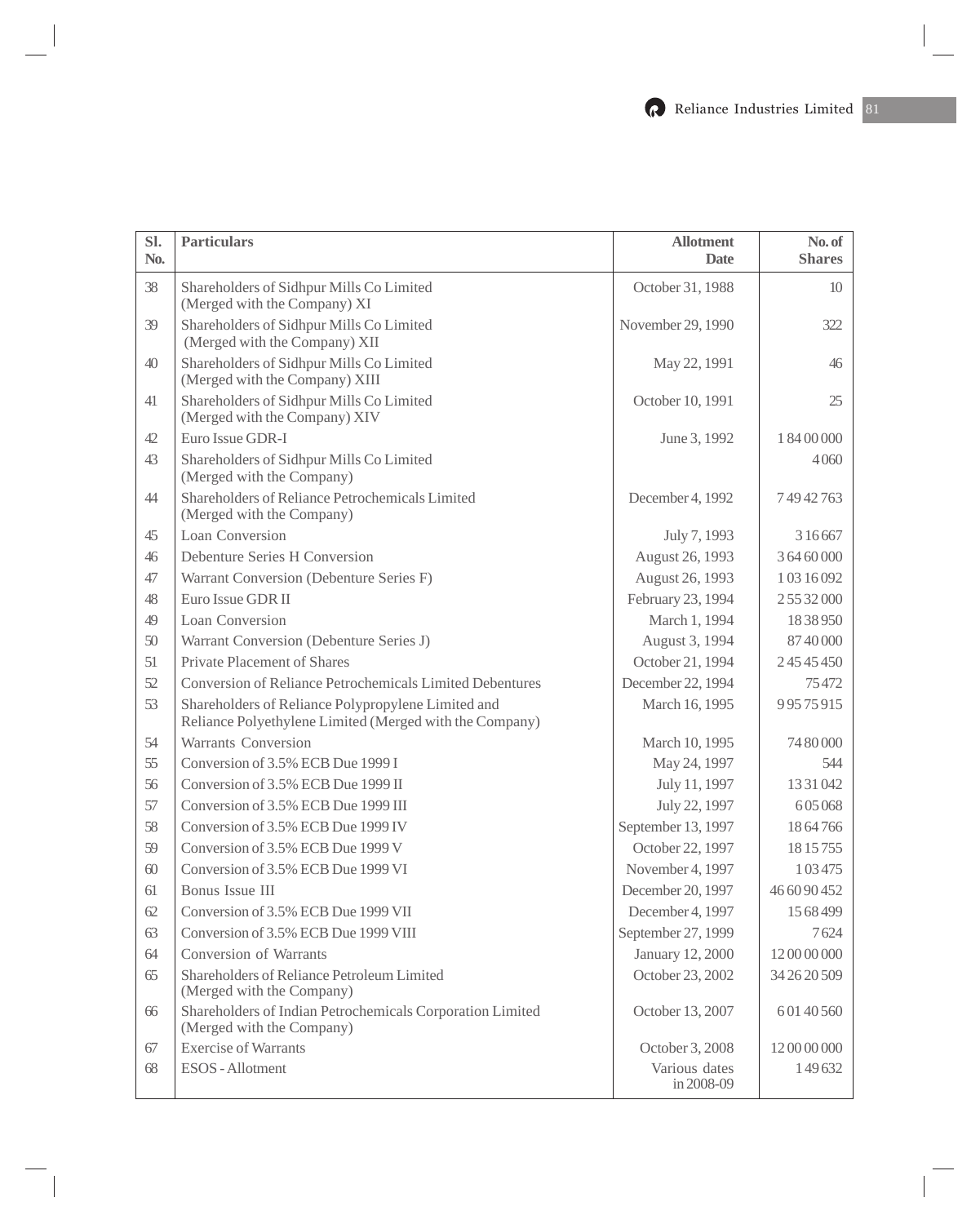| SI.<br>N <sub>0</sub> | <b>Particulars</b>                                                                    | <b>Allotment</b><br><b>Date</b> | No. of<br><b>Shares</b> |
|-----------------------|---------------------------------------------------------------------------------------|---------------------------------|-------------------------|
| 69                    | Shareholders of Reliance Petroleum Limited<br>(Merged with the Company)               | September 30, 2009              | 69252623                |
| 70                    | <b>Bonus Issue IV</b>                                                                 | November 28, 2009               | 1626793078              |
| 71                    | <b>ESOS</b> - Allotment                                                               | Various dates<br>in $2009-10$   | 530426                  |
| 72                    | $ESOS - Allotment$                                                                    | Various dates<br>in $2010 - 11$ | 29 99 648               |
| 73                    | ESOS - Allotment                                                                      | Various dates<br>in $2011 - 12$ | 1348763                 |
|                       | Less: Shares Bought Back and extinguished on January 24, 2005                         |                                 | $-2869495$              |
|                       | Less: Shares Bought Back and extinguished from<br>February 08, 2012 to March 28, 2012 |                                 | $-36,63,431$            |
|                       | Total Equity as on March 31, 2012                                                     |                                 | 327 10 59 340           |

### **(xiii) Corporate Benefits to Investors**

### **a. Bonus Issues of Fully Paid-up Equity Shares**

| <b>Financial Year</b> | <b>Ratio</b> |
|-----------------------|--------------|
| 1980-81               | 3:5          |
| 1983-84               | 6:10         |
| 1997-98               | 1:1          |
| $2009-10$             | $1-1$        |

# **b. Dividend Declared for the last 10 Years**

| <b>Financial</b><br>Year | <b>Dividend</b><br><b>Declaration</b> | <b>Dividend</b><br>per Share* |
|--------------------------|---------------------------------------|-------------------------------|
| $2001 - 02$              | October 31, 2002                      | 4.75                          |
| $2002 - 03$              | June 16, 2003                         | 5.00                          |
| $2003 - 04$              | June 24, 2004                         | 5.25                          |
| 2004-05                  | August 03, 2005                       | 7.50                          |
| $2005 - 06$              | June 27, 2006                         | 10.00                         |
| 2006-07                  | March 10, 2007                        | 11.00                         |
| 2007-08                  | June 12, 2008                         | 13.00                         |
| 2008-09                  | October 7, 2009                       | 13.00                         |
| $2009-10$                | June 18, 2010                         | 7.00                          |
|                          | (post bonus issue 1:1)                |                               |
| 2010-11                  | June 03, 2011                         | 8.00                          |

\* *Share of paid-up value of*  $\bar{\mathcal{F}}$  10 per share.

**Note:** Dividend of  $\bar{\mathbf{\xi}}$  8.50 per share, recommended by the Directors on April 20, 2012, is subject to declaration by the shareholders at the ensuing Annual General Meeting.

#### **c. Shares issued on Demerger**

Consequent upon the demerger of the Coal based, Gas based, Financial services and Telecommunications undertakings/businesses of the Company in December, 2005, the shareholders of the Company were allotted equity shares of the four companies, namely, Reliance Energy Ventures Limited (REVL), Reliance Natural Resources Limited (RNRL), Reliance Capital Ventures Limited (RCVL) and Reliance Communication Ventures Limited (RCoVL) in the ratio of one equity share of each of the companies for every equity share held by the shareholders except specified shareholders, in Reliance Industries Limited, as on the record date fixed for the purpose.

Accordingly, 122,31,30,422 equity shares each of REVL, RNRL, RCVL and RCoVL were allotted on January 27, 2006.

**(xiv) Dematerialisation of Shares**

| Sl. No.       | <b>Mode of Holding</b> | $\%$ age |
|---------------|------------------------|----------|
|               | <b>NSDL</b>            | 94.98    |
|               | <b>CDSL</b>            | 2.51     |
| $\mathcal{R}$ | Physical               | 2.51     |
|               | <b>TOTAL</b>           | 100.00   |

97.49% of Company's paid-up Equity Share Capital has been dematerialised upto March 31, 2012 (97.14% up to March 31, 2011). Trading in Equity Shares of the Company is permitted only in dematerialised form.

### **(xv) Liquidity**

The Company's Equity Shares are among the most liquid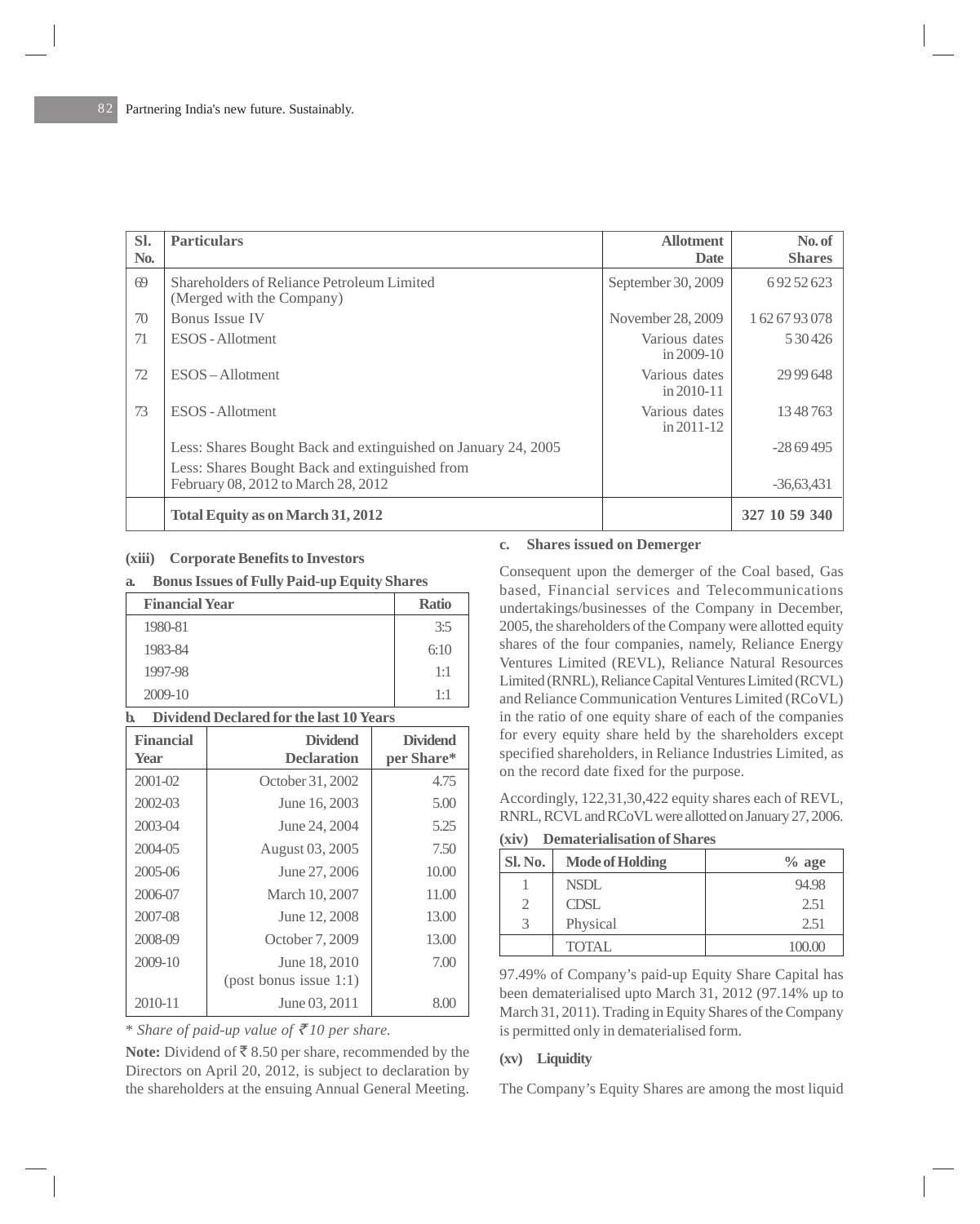and actively traded shares on the Indian Stock Exchanges. RIL shares consistently rank among the top few frequently traded shares, both in terms of the number of shares traded, as well as value. The highest trading activity is witnessed on the BSE and NSE.

Relevant data for the average daily turnover for the financial year 2011-12 is given below:

|                    | <b>BSE</b> | <b>NSE</b>            | <b>Total</b> |
|--------------------|------------|-----------------------|--------------|
| Shares (nos.)      | 719755     | 43 06 074   50 25 829 |              |
| Value (in ₹ crore) | 59.21      | 356.67                | 415.88       |

[Source: This information is compiled from the data available from the websites of BSE and NSE]

# **(xvi) Outstanding GDRs / Warrants and Convertible Bonds, Conversion Date and likely impact on equity**

**(a) GDRs:** Outstanding GDRs as on March 31, 2012 represent 11,26,18,796 equity shares constituting 3.44% of the paid-up Equity Share Capital of the Company. Each GDR represents two underlying equity shares in the Company. GDR is not a specific time-bound instrument and can be surrendered at any time and converted into the underlying equity shares in the Company. The shares so released in favor of the investors upon surrender of GDRs can either be held by the investors concerned in their name or sold off in the Indian secondary markets for cash. To the extent of the shares so sold in Indian markets, GDRs can be reissued under the available head room.

### **RIL GDR Program - Important Information**

RIL GDRs are listed at Luxembourg Stock Exchange. GDRs are traded on International Order Book (IOB) of London Stock Exchange. GDRs are also traded amongst Qualified Institutional Investors in the Portal System of NASD, USA.

RIL GDRs are exempted securities under US Securities Law. RIL GDR program has been established under Rule 144A and Regulation S of the US Securities Act, 1933. Reporting is done under the exempted route of Rule 12g3- 2(b) under the US Securities Exchange Act, 1934.

The Bank of New York Mellon is the Depositary and ICICI Bank Limited is the Custodian of all the Equity Shares underlying the GDRs issued by the Company.



**RIL GDR Price Movement over last 1 year**

*Source : Bank of New York Mellon website*

**(b) Employee Stock Options:** 68,817 Options have been granted during the financial year 2011-12. Each Option, upon exercise of the same, would give rise to one equity share of  $\overline{5}10/$ - each fully paid up. The exercise is made at the market price prevailing as on the dates of the grant plus applicable taxes as may be levied on the Company in this regard.

Options vest over one year to a maximum period of seven years, depending upon specified criteria. The Options can be exercised during a period of five years or such other period as the Employees Stock Compensation Committee may decide from the date of vesting. The Options unexercised during the exercise period would lapse.

Members may refer to the disclosures set out under Annexure I to the Directors' Report with regard to particulars of Employees Stock Option.

### **(xvii) Plant Locations**

#### **Allahabad**

A/10-A/27, UPSIDC Industrial Area P. O. T.S.L. Allahabad - 211 010, Uttar Pradesh, India.

# **Barabanki**

Dewa Road, P.O. Somaiya Nagar Barabanki - 225 123, Uttar Pradesh, India.

# **Dahej**

P. O. Dahej, Taluka: Vagra, Dist: Bharuch - 392 130, Gujarat, India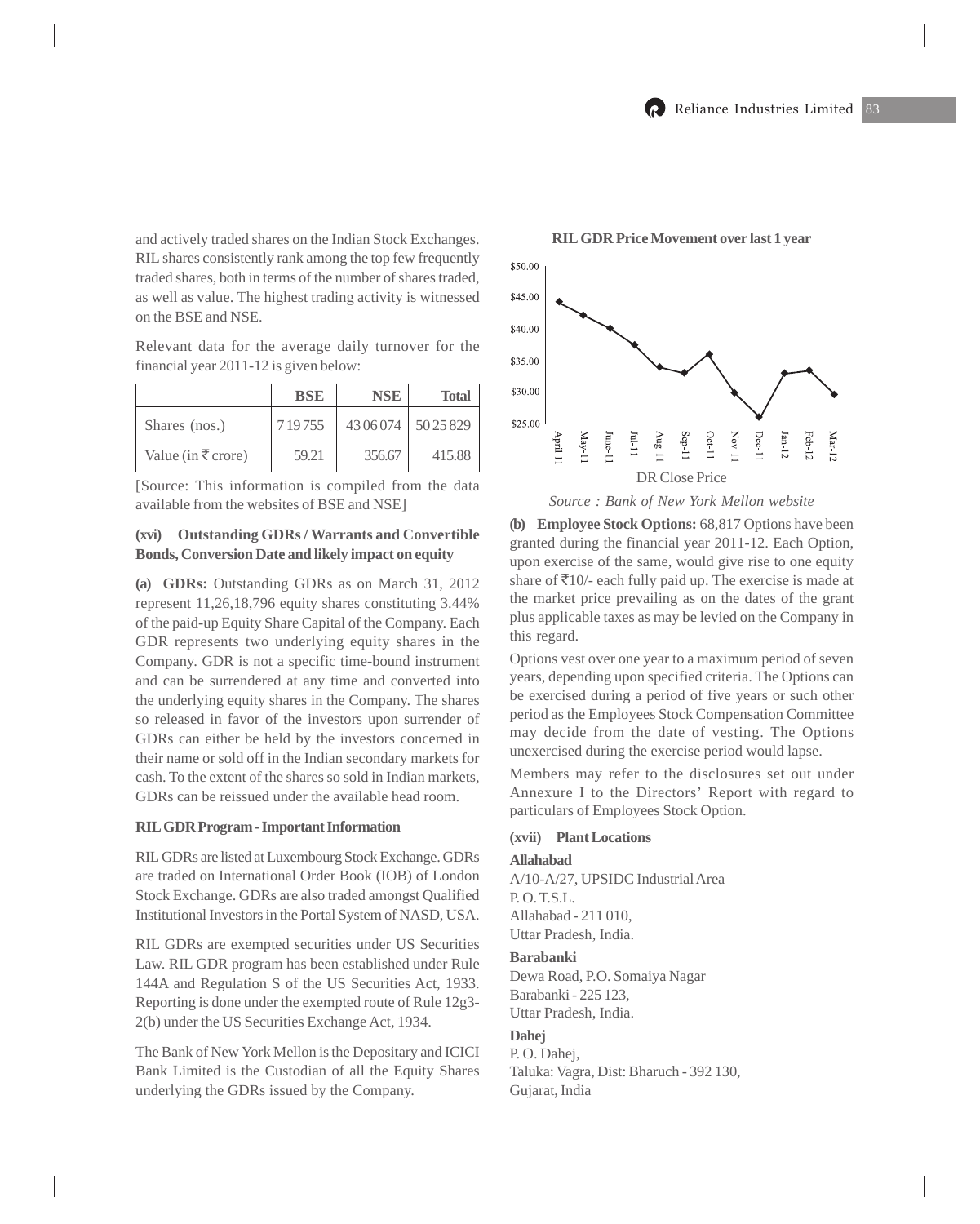#### **Gadimoga**

Tallarevu Mandal East Godavari District Gadimoga – 533 463, Andhra Pradesh, India

#### **Hazira**

Village Mora, P.O. Bhatha, Surat Hazira Road, Surat - 394 510, Gujarat, India.

#### **Hoshiarpur**

Dharmshala Road, V.P.O. Chohal District Hoshiarpur - 146 024, Punjab, India.

#### **Jamnagar**

Village Meghpar/Padana, Taluka Lalpur Jamnagar - 361 280, Gujarat, India.

#### **Jamnagar SEZ Unit**

Village Meghpar/Padana, Taluka Lalpur Jamnagar - 361 280, Gujarat, India.

### **Nagothane**

P. O. Petrochemicals Township Nagothane, Raigad - 402 125, Maharashtra, India.

#### **Nagpur**

Village Dahali, Mouda Ramtek Road Tehsil Mouda – 441 104, District Nagpur Maharashtra, India.

### **Naroda**

103/106, Naroda Industrial Estate Naroda, Ahmedabad - 382 330, Gujarat, India.

#### **Patalganga**

B-4, MIDC Industrial Area, P.O. Rasayani, Patalganga – 410 220 Dist. Raigad Maharashtra, India.

### **Silvassa**

342, Kharadpada, Naroli, Near Silvassa Union Territory of Dadra & Nagar Haveli - 396 235, India.

### **Vadodara**

P. O. Petrochemicals Vadodara - 391 346, Gujarat, India.

# **Oil & Gas Blocks**

Panna Mukta, Tapti, NEC-OSN-97/2, KG -DWN-98/ 3, GS - OSN - 2000/1, CY-PR-DWN-2001/3, KK-DWN-2001/1, KK-DWN-2001/2, CYDWN-2001/2, KG-DWN-2003/1, MN-DWN-2003/1, CB-ONN-2003/1, KG-DWN-2004/ 4, KG-DWN-2004/7, MN-DWN-2004/1, MN-DWN 2004/2, MN-DWN-2004/3, MN-DWN-2004/4, MN-DWN-2004/5 and KG-DWN-2005/2.

#### **CBM Blocks**

SP (West) – CBM – 2001/1, SP (East) – CBM – 2001/1, SH (North) – CBM - 2003/II

#### **(xviii) Address for Correspondence**

**(a) Investor Correspondence**

### **For Shares/Debentures held in Physical form**

Karvy Computershare Private Limited Plot No.17-24,Vittal Rao Nagar, Madhapur, Hyderabad - 500 081. Tel:+91 40-44655070-5099 Toll Free No.18004258998 Fax +91 40-23114087 e-mail: rilinvestor@karvy.com Website: www.karvy.com

### **For Shares/Debentures held in Demat form**

Investors' concerned Depository Participant(s) and / or Karvy Computershare Private Limited.

# **(b) Any query on Annual Report**

Shri S. Sudhakar Vice President, Corporate Secretarial Reliance Industries Limited, 3rd Floor, Maker Chambers IV, 222, Nariman Point, Mumbai 400 021. Email:investor\_relations@ril.com

# **(xix) Transfer of unpaid/unclaimed amounts to Investor Education and Protection Fund**

During the year under review, the Company has credited  $\bar{\xi}$  4.45 crore, lying in the unpaid / unclaimed dividend account, to the Investor Education and Protection Fund (IEPF) pursuant to Section 205C of the Companies Act, 1956 read with the Investor Education and Protection Fund (Awareness and Protection of Investors) Rules, 2001.

The cumulative amount transferred to IEPF up to March 31, 2012 is  $\bar{z}$  92.74 crore.

### **(xx) Equity Shares in the Suspense Account**

a) In terms of Clause 5A(I) of the Listing Agreement, the Company reports the following details in respect of equity shares lying in the suspense account which were issued in demat form pursuant to the public issue of erstwhile Reliance Petroleum Limited (amalgamated with the Company):